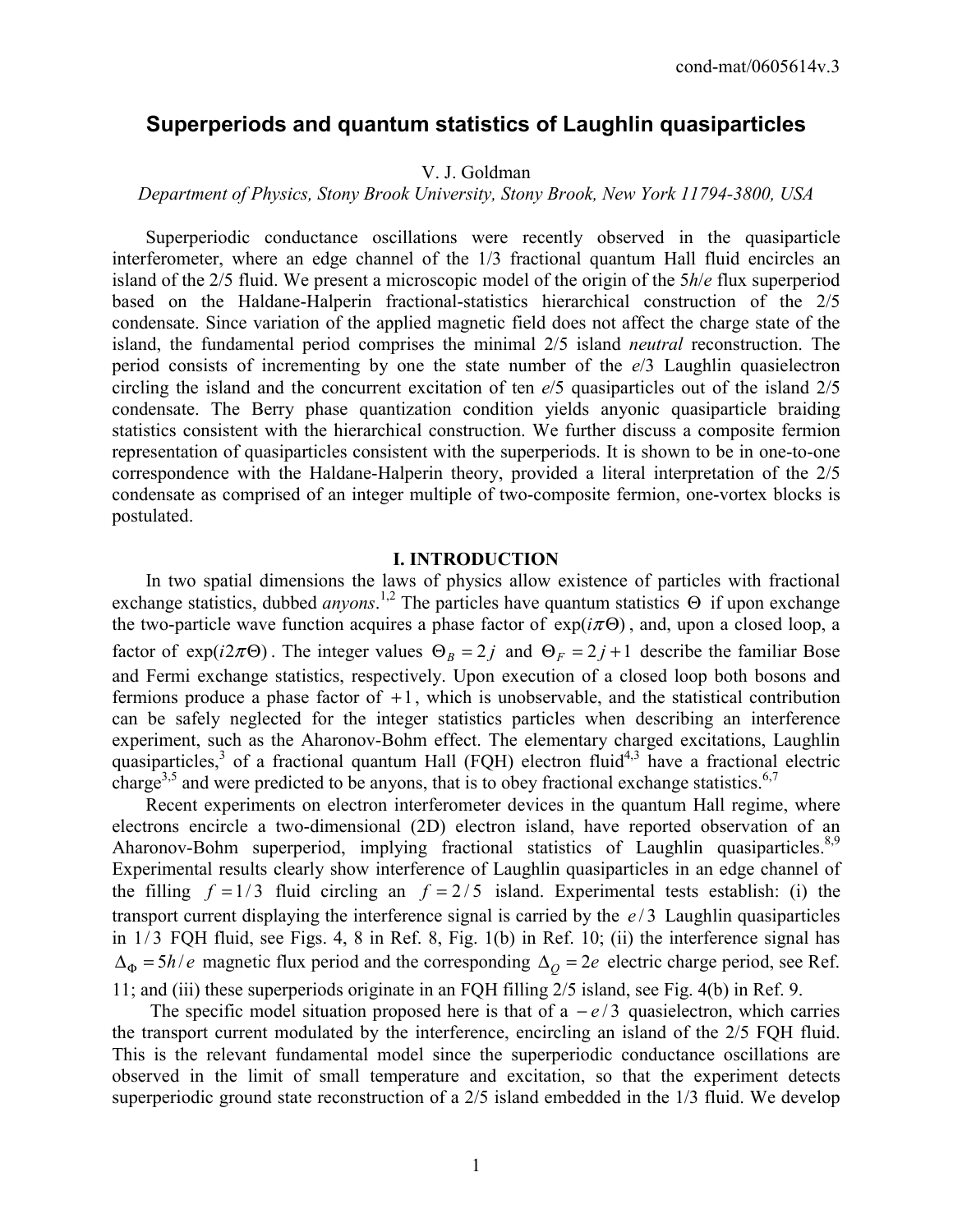a microscopic Haldane-Halperin<sup>6,12</sup> hierarchical model consistent with the experimental observations, including the *e* / 3 quasiparticle statistics  $\Theta_{1/3} = 2/3$ . The model is based on the fact that the island is large, containing  $\sim$ 2,000 electrons, so that the fundamental physical processes in the 2/5 island must closely mimic what occurs in the ground state of an infinitely large 2/5 fluid, with an additional constraint that the island is surrounded by the 1/3 fluid. The requirement that the 2/5 island remains in the FQH quasiparticle-containing ground state implies that Coulomb energy must be minimized, even after many periodic island reconstructions.

 We first review the physics of quasiparticle-containing ground state of a FQH fluid at a filling factor deviating from the exact filling. Then, we explore the constraints imposed by the topological order<sup>13</sup> incorporated in the Laughlin-Haldane-Halperin FQH theory and show that they lead to superperiodic behavior in the island geometry. The chief effect of the topological order important to the problem under consideration follows from the requirement for an isolated FQH fluid to contain an integer number of electrons. It is easy to see that an island of Haldane-Halperin exact filling condensate at  $f = p/(2p+1)$  must contain an integer multiple of *p* electrons if no quasiparticles are present. The intricacy is to extend this condition to the whole FQH fluid, containing both the condensate and the quasiparticles, incorporating the hierarchy structure of the daughter condensate. Yet this is a manifestation of the FQH topological order. The topological order of the FQH condensates can be parameterized via an anyonic quasiparticle statistical contribution in the Berry phase quantization.

We also show that the quasiparticle construction in terms of composite fermions can be done in one-to-one correspondence. However, quasiparticles are collective excitations of a FQH condensate and thus can not be represented by single composite fermions; mere counting of composite fermions is not sufficient to reproduce the experimental results. We show that the topological order of the microscopic wave function can be recovered, to the extent that the superperiodic behavior is concerned, by postulating that an island of FQH fluid at  $f = p/(2p+1)$  must contain an integer multiple of the corresponding *p*-composite fermion condensate blocks, as is the case explicitly in the Laughlin-Haldane-Halperin hierarchy theory.

## **II. THE FQH GROUND STATE**

 We first recall the basic physics of the ground state of an infinitely large 2D electron system in spatially uniform normal magnetic field  $B = \partial_r \times A$  in the quantum limit, assuming spin polarization.<sup>14,15</sup> For *N* 2D electrons of charge  $-e$  embedded in a material with dielectric constant  $\varepsilon$  the Hamiltonian is

$$
\mathsf{H} = \frac{1}{2\mu} \sum_{j}^{N} \left[ -i\hbar \partial_{\mathbf{r}_{j}} + e\mathbf{A}(\mathbf{r}_{j}) \right]^{2} + \frac{1}{4\pi \varepsilon \varepsilon_{0}} \sum_{j < k}^{N} \frac{e^{2}}{|\mathbf{r}_{j} - \mathbf{r}_{k}|} - \sum_{j}^{N} eV(\mathbf{r}_{j}), \tag{1}
$$

where  $\mathbf{r}_i$  is the *j*-th electron position and  $V(\mathbf{r})$  is the potential created in the 2D plane by the positive neutralizing background (that is, the ionized donors and gate electrodes in semiconductor heterostructures).

The non-interacting problem has been solved by Landau.<sup>16</sup> In the symmetric gauge  $A(r) = \frac{1}{2}B \times r$ , convenient for *N* electrons on a disc, the solutions<sup>17</sup> form highly degenerate Landau levels with energies (neglecting spin)  $E_n = (\hbar e B / \mu)(n + \frac{1}{2})$ , where  $n = 0, 1, \dots$ . The ground state wave functions can be written as completely antisymmetric Slater determinants of the basis orbitals  $\psi_m^n(\mathbf{r})$ ; for example, the lowest Landau level  $n = 0$  orbitals are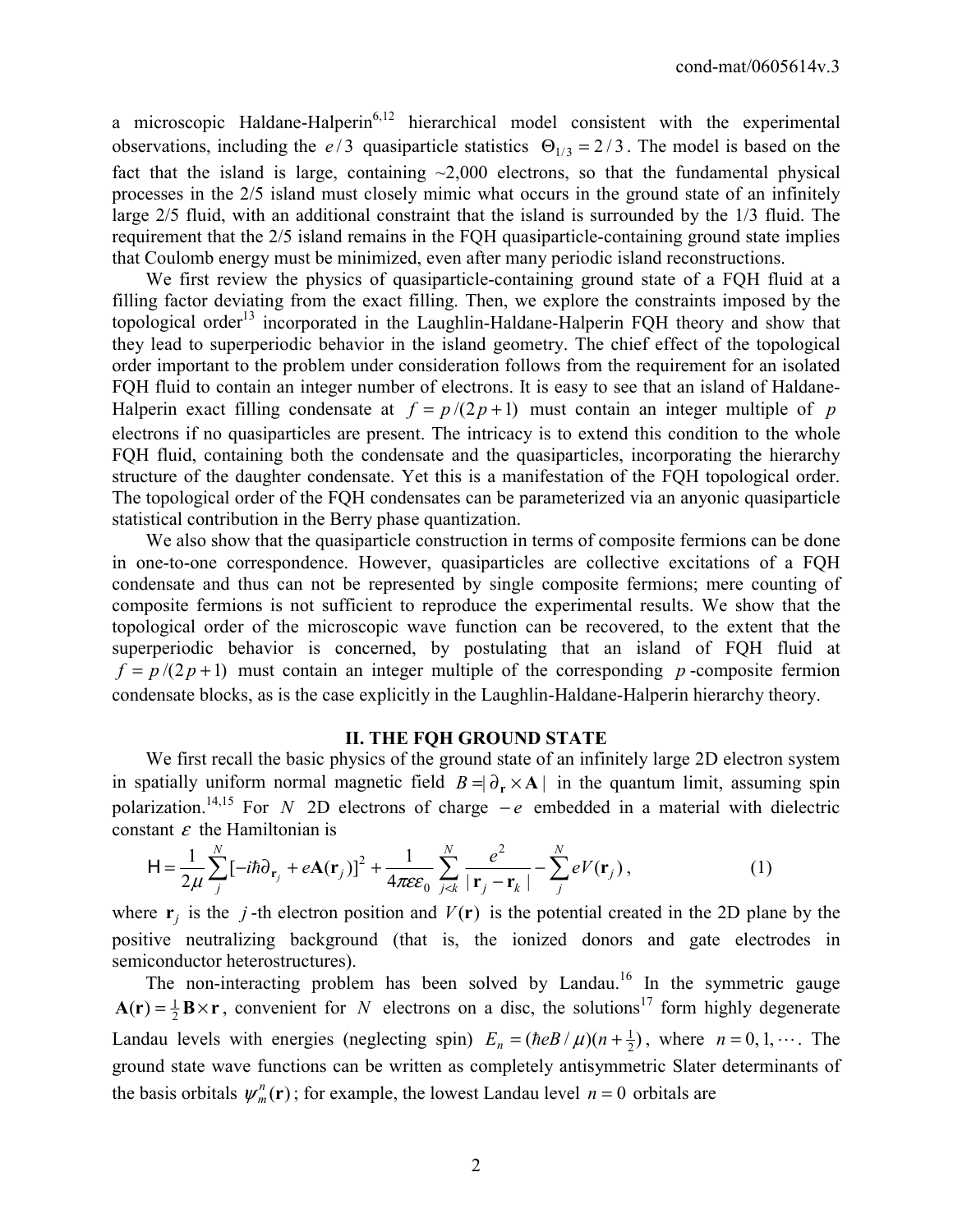$$
\psi_m^0(r,\varphi) = r^m \exp(im\varphi - r^2/4)/\sqrt{2\pi \, 2^m \, m!} \,, \tag{2}
$$

where  $\varphi$  is the azimuthal angle, distances are in units of the magnetic length  $\ell_0 = (\hbar / eB)^{1/2}$ , and the orbital quantum number  $m = 0, 1, \dots$ . Every spin-polarized Landau level has one electron state per Landau quantization area  $S_0$ , which encloses  $h/e$  of magnetic flux,  $S_0 = 2\pi \ell_0^2 = h/eB$ . The *N*-electron Slater determinant for  $p = 1, 2, \cdots$  completely filled Landau levels is

$$
\Psi_{p,N} = \begin{bmatrix} \psi_0^0(z_1) & \psi_0^0(z_2) & \cdots & \psi_0^0(z_N) \\ \psi_1^0(z_1) & \psi_1^0(z_2) & \cdots & \psi_1^0(z_N) \\ \vdots & \vdots & \cdots & \vdots \\ \psi_{N/p-1}^{p-1}(z_1) & \psi_{N/p-1}^{p-1}(z_2) & \cdots & \psi_{N/p-1}^{p-1}(z_N) \end{bmatrix} .
$$
 (3)

Note that *N* must be an integer multiple of *p* in order to have an electron fluid with *p* completely filled Landau levels.

 The ground state solutions of the full Hamiltonian Eq. (1) are many-electron wave functions  $\Psi(\mathbf{r}_i)$ , which are not known explicitly except in small-system numerical diagonalization. Certain properties of  $\Psi(\mathbf{r}_i)$  imposed by the physics of the problem can be reasoned without actually solving the Schrödinger equation with the Hamiltonian Eq. (1). For example,  $\Psi(\mathbf{r}_i)$ must be completely antisymmetric under exchange of any two electrons. In order to minimize the Coulomb interaction,  $\Psi(\mathbf{r}_i)$  goes to zero as any two electrons approach each other. Also, in the classical limit minimization of the Coulomb energy results in the Poisson equation for the electron charge density  $\rho = -e \Psi^* \Psi$ , with small quantum corrections, unless a phase transition to a Wigner crystal occurs,  $^{14}$  resulting in a constant electron density in the interior of the disc.

 A spatially uniform electron density *n* minimizes the energy of interaction with the uniform positively charged neutralizing background. In analogy to the formulation of the BCS theory for a quasiparticle-containing superconductor,<sup>18</sup> a quantum Hall fluid at Landau level filling  $v = nh / eB$  is considered to consist of an exact filling f incompressible quantum Hall condensate and the charged elementary "excitations" of this condensate, the quasiparticles. While the filing factor  $v$  is a variable, the quantum Hall exact filling  $f$  is a quantum number defined as the value of the *quantized* Hall conductance  $\sigma_{XY}$  in units of  $e^2/h$  (that is,  $f \equiv \sigma_{XY} h / e^2$ ). Thus, the quantum Hall fluid is conceptually separated into the exact filling condensate and its quasiparticles:  $n_f = f eB/h$  out of the total electron density goes to form the condensate, and  $n_f^{QP} = n - n_f$  goes to form the quasiparticles. This can be expressed as charge conservation of the mean charge density,

$$
\rho_{v} = -e[n_f + (n - n_f)] = \rho_f + \rho_f^{QP}.
$$
\n(4)

The integer quantized Hall electron fluid ground state condensate is  $\Psi_{p,N}$ , formed when *f* is an integer *p*. In the non-interacting problem  $\Psi_{p,N}$  is given by Eq. (3). The quasielectron elementary excitation is an electron in the  $p+1$  Landau level, the quasihole is an absence of an electron in the otherwise filled *p* -th Landau level. A ground state containing quasielectrons has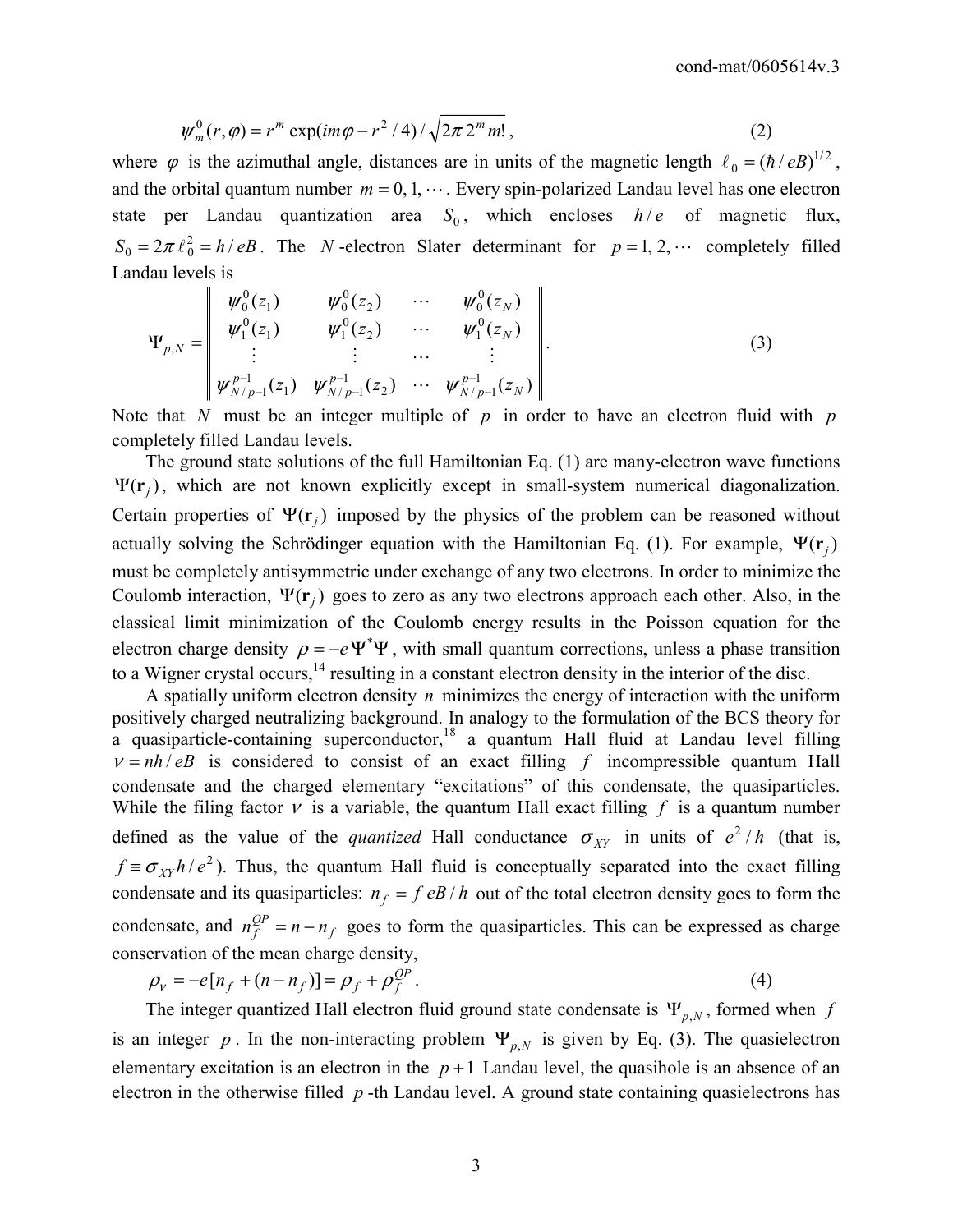filling factor  $v > f$ , and a ground state containing quasiholes has  $v < f$ . It can be argued that the interacting integer quantum Hall problem can be mapped onto the non-interacting problem: one can not speak of *p* completely occupied Landau levels in the interacting problem, still the quantum Hall gap does form at filling  $f = p$ , and the filling factor  $v$  can be varied away from the exact filling, remaining on the  $f = p$  plateau, to quasiparticle-containing ground states.

Laughlin has shown<sup>3</sup> that certain kinds of trial wave functions capture the essential physics of the highly-correlated FQH ground states, and, in particular, the Laughlin wave functions are known to be exact solutions for short-range interaction (Haldane  $V_1$  pseudopotential)<sup>15</sup> Hamiltonians. The filling  $f = 1/3$  Laughlin wave function<sup>3,14</sup> for *N* electrons is

$$
\Psi_{1/3} = \prod_{j < k}^{N} (z_j - z_k)^3 \times \exp(-\frac{1}{4} \sum_{l}^{N} |z_l|^2), \tag{5}
$$

where  $z_j = r_j e^{i\varphi_j}$  are the complex electron coordinates on the disc. Like the integer quantum Hall fluid of interacting electrons, the FQH incompressible condensate has spatially constant charge density  $\rho_f$ , the compressibility of the total electron system, which allows  $v$  to deviate from *f*, results from variation of the quasiparticle mean density  $\rho_f^{QP}$ , Eq. (4).

 The two kinds of FQH quasiparticles are the quasiholes, quantized vortices (deficiencies) in the condensate, created in the FQH fluid ground state for  $v < f$ , and the quasielectrons, quantized excesses in the local condensate density, created for  $v > f$ . Thus, a FQH fluid is comprised of an exact filling condensate and the quasiparticles, which are "on top" or "in addition" to the condensate. The local 2D electron density fluctuates from the flat condensate density in a several magnetic length vicinity of the quasiparticle position. For a dilute quasiparticle density ( $v \approx f$ ), integrating the 2D electron density over sufficiently large area gives a quantized deviation from what is obtained by integrating the condensate density only, this is the quasiparticle charge.

 The above can be illustrated by the following example. A FQH fluid state having a quasihole localized at  $\xi_{\alpha}$  is given by (not normalized) wave function<sup>3</sup>

$$
\Psi_{1/3}^{+\xi_{\alpha}} = \prod_{n=1}^{N} (z_n - \xi_{\alpha}) \Psi_{1/3}.
$$
 (6)

The quasiparticle-containing electron fluid described by  $\Psi_{1/3}^{+\xi_{\alpha}}$  still contains *N* electrons, and it can be conceptually separated into the  $f = 1/3$  exact filling FQH condensate, containing charge  $-e(N+1/3)$ , and the quasihole, charge  $+e/3$ . The condensate charge density,

$$
\rho_{1/3} = (-e/\Sigma) \int_{\Sigma} dS \left(\Psi_{1/3}\right)^* \Psi_{1/3} = -e(eB/3h), \tag{7}
$$

determined only by the magnetic field, is constant in the interior of the disc. The integral is over area  $\Sigma$  well within the disc boundary, and assumes normalized wave function. Thus, in a given field the FQH condensate is incompressible. The quasihole charge distribution is localized on the length scale of several  $\ell_0$ ; it oscillates, but the quasihole charge  $q$ , obtained by integrating over a sufficiently large area  $\Sigma$  centered on  $\xi_{\alpha}$ , well within the disc boundary,

$$
q = -e \int_{\Sigma} dS \left( \Psi_{1/3}^{+\xi_{\alpha}} \right)^{*} \Psi_{1/3}^{+\xi_{\alpha}} - \rho_{1/3} \Sigma
$$
 (8)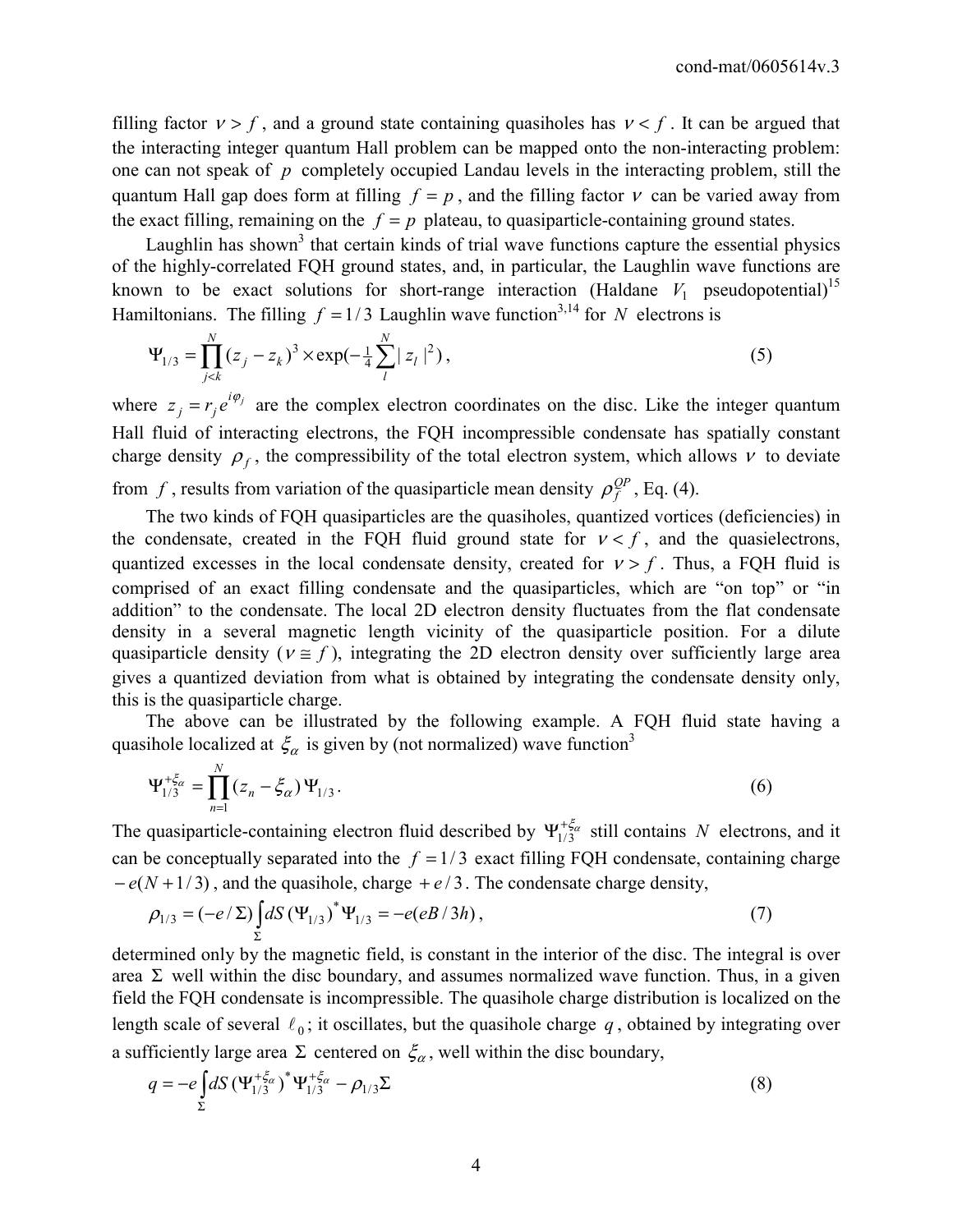is quantized to  $+e/3$ . In the thermodynamic limit  $N \rightarrow \infty$ , when  $\Sigma$  can be large enough to contain many quasiholes, we can analogously define mean quasihole charge density  $\rho_{1/3}^{QH}$ , average over  $\Sigma$ . The total FQH fluid is incompressible only in the sense that it is gapped, that is, it takes a finite energy to create a quasiparticle when  $\nu$  is varied.

 One can use charge conservation to calculate various FQH ground state properties. If we consider an FQH fluid at filling  $v < f$ , the condensate charge density is  $\rho_f = -f e^2 B/h$ , and the quasihole mean charge density is  $\rho_f^{QH} = (f - v)e^2B/h$ . These are convenient to write as

$$
\rho_f = -f e / S_0 \tag{9}
$$

and

$$
\rho_f^{\mathcal{Q}H} = (f - v)e/S_0,\tag{10}
$$

where the Landau quantization area  $S_0$  encloses  $h/e$  of flux,  $S_0 = 2\pi l_0^2 = h/eB$ . An arbitrary area *S* contains electronic charge  $\rho_v S = -v eS / S_0$ , split between the condensate  $\rho_f S = -f eS / S_0$  and the quasihole charge  $\rho_f^{QH} S = (f - v) eS / S_0$ . Neither the expectation value of the number of electrons in area *S*,  $\langle N_e \rangle = \int_S dS \Psi^* \Psi = vS / S_0$ , nor the number of quasiparticles,  $\langle N_f^{QP} \rangle = (e/q)(f - v)S / S_0$ , must be integer since area *S* is arbitrary, is not defined by a physical constraint. This also applies to the number of electrons in the condensate  $\langle N_f \rangle = f S / S_0 = \langle N_e \rangle - (q / e) \langle N_f^{QP} \rangle$ .

When magnetic field is varied adiabatically, the ground state electron density  $\rho_{\nu}$  is not affected because it neutralizes the positive background, minimizing Coulomb energy. Any necessary relaxation of the FQH fluid to the ground state can be accomplished via a small, but finite dissipative diagonal conductivity  $\sigma_{XX}$ . Thus, in the ground state, quasiparticles are excited out of the FQH condensate. For example, if magnetic field is increased so that a fixed area *S* contains one more *h* / *e* of flux (one more  $S_0$  fits into *S*), condensate  $\rho_f$  increases by  $-ef / S$ , quasihole  $\rho_f^{QH}$  increases by + *ef* / *S*, and the sum, the electronic  $\rho_v$  is not changed. Thus  $\langle N_e \rangle$ is not changed,  $\langle N_f \rangle$  increases by *f*, and  $\langle N_f^{QH} \rangle$  increases by  $(e/q)f$  [or, equivalently,  $\langle N_f^{QE} \rangle$  decreases by (|e/q|)f].

 So far we discussed mean, average particle densities. Clearly, at the microscopic level the quantized quasiparticles are excited out of condensate in steps of one. As we will see below, in a constricted geometry condensate reconstruction occurs in quantized steps also. These steps correspond to one quasihole for the  $f = 1/(2 j + 1)$  primary Laughlin condensates only. The specific minimal steps of an FQH condensate reconstruction are determined by its Haldane-Halperin hierarchical structure, or, equivalently, by its structure in the composite fermion model. At the mean level, the microscopic condensate reconstruction steps must reproduce the FQH fluid filing factor variation described above. Thus, we see that the quasiparticle content in the FQH ground state is not arbitrary, but is uniquely determined by the filling factor and the minimization of the system's Coulomb energy.

#### **III. HALDANE-HALPERIN HIERARCHY**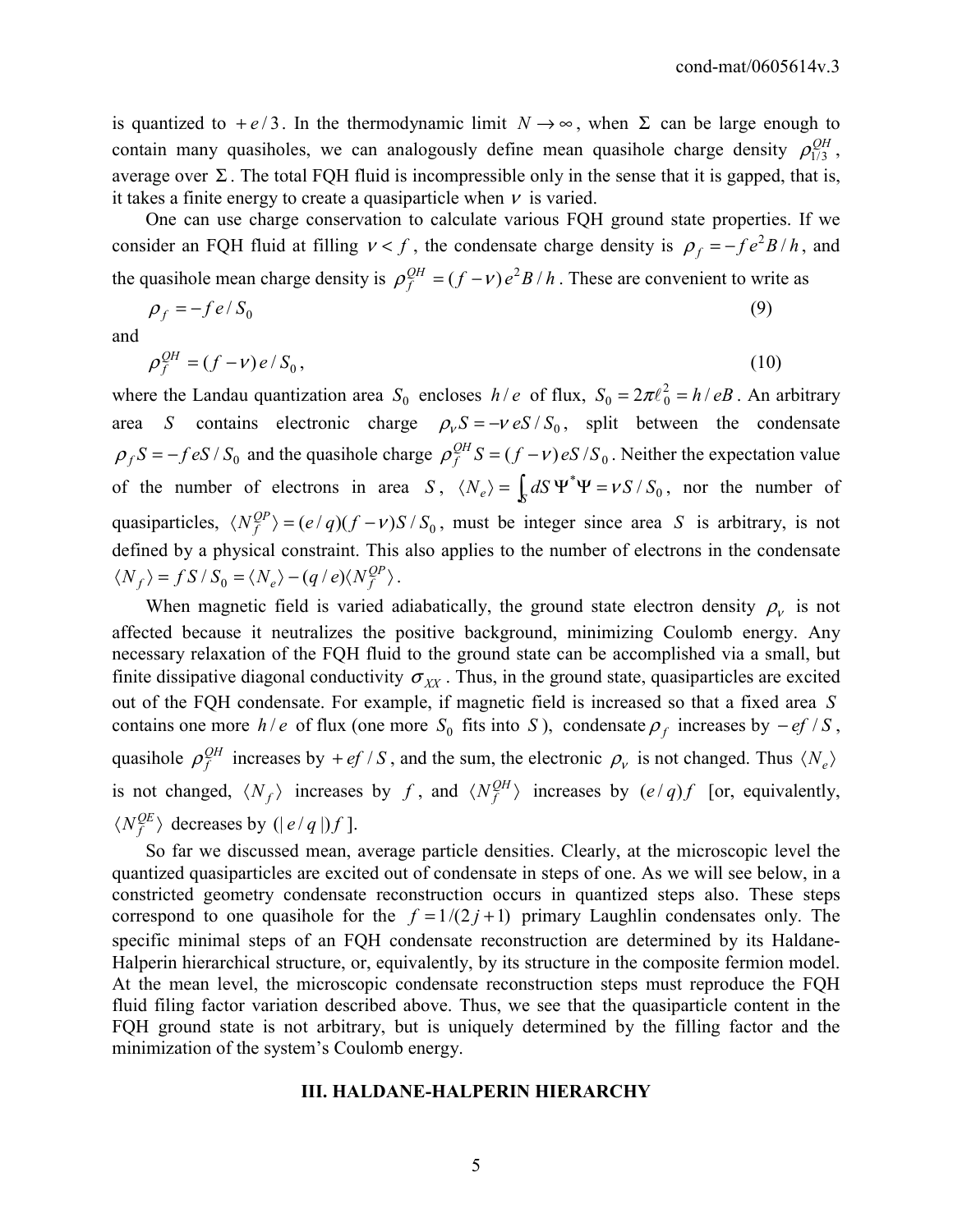In this Section we discuss the electron system reconstruction consistent with incompressibility of FQH condensates and minimization of Coulomb energy, without regard to quantization of the encircling quasiparticle orbitals, considered in Section. IV. In the Haldane-Halperin hierarchy theory<sup>6,12</sup> the  $f = 2/5$  FQH condensate<sup>19</sup> consists of a "maximum density" droplet" (MDD) condensate of  $-e/3$  quasielectrons on top of the exact filling 1/3 condensate. This can be written as

$$
\Psi_{2/5} = \Psi_{1/3} \otimes \Psi_{MDD},\tag{11}
$$

where  $\Psi_{1/3}(z_1, \ldots, z_N)$  is the Laughlin wave function Eq. (5), the Halperin's  $-e/3$  quasielectron condensate wave function<sup>6</sup> is

$$
\Psi_{MDD}(\xi_1,\ldots,\xi_{N'}) = \prod_{j
$$

and  $\xi_j$  are the quasielectron coordinates in units of  $\ell_0$ . The Hilbert space of the wave function Eq. (11) is the product of the  $N$  electron and the  $N'$  quasielectron spaces.

The density of the MDD  $-e/3$  condensate  $n_{1/3}^{OE} = 1/5S_0$  is determined by the anyonic statistics of quasielectrons,<sup>6,14</sup> the Landau quantization area  $S_0 = 2\pi \ell_0^2 = h/eB$ . The resulting total electron charge density  $- en$  corresponds to the  $f = 2/5$  exact filling condensate:

$$
\rho_{2/5} = \frac{-e}{3S_0} + \frac{-e/3}{5S_0} = \frac{-2e}{5S_0}.
$$
\n(13)

Since the 2/5 condensate is incompressible, both its hierarchical constituents, the 1/3 condensate and the MDD of  $-e/3$  quasielectrons are incompressible. There is one electron per  $3S_0$  in  $\Psi_{1/3}(z_1,...,z_N)$ , the number of quasielectrons  $N' = 3N/5$ , thus an isolated 2/5 condensate must contain an even number of electrons,  $N + N'/3 = (5/3 + 1/3)N' = 2N'$ , in order to have an integer number of quasielectrons.

Thus, the 2/5 island embedded in 1/3 FQH fluid is understood as an MDD island of  $-e/3$ quasielectrons on top of the 1/3 condensate, the 1/3 condensate extending beyond the MDD island and completely surrounding it, see Fig. 1. The hierarchical wave function can be written as

$$
\Psi_{2/5 \text{ in } 1/3} = \Psi_{1/3}(z_1, \dots, z_N) \otimes \Psi_{MDD}(\xi_1, \dots, \xi_N), \qquad (14)
$$

with  $N \gg 5N'/3$ . The semiclassical island area is  $5N'S_0 = 5N'h / eB$ , where the magnetic field corresponds to the exact island filling. Like an isolated 2/5 condensate, the 2/5 island must contain an even number of electrons  $2N'$ . This conclusion holds because  $2/5$  and  $1/3$  are the immediate parent-daughter FQH condensates in the hierarchy. Note that this immediate parentdaughter relationship also implies that no other incompressible or compressible electron state exists in between the two.

The elementary charged excitations of the  $2/5$  condensate are the  $\pm e/5$  quasielectrons and quasiholes, excited out of the condensate when the FQH fluid filling  $\nu$  deviates from the exact filling, 2/5. The mean density of the  $\pm e/5$  quasiparticles  $n_{2/5}^{QP}$  can be obtained from conservation of the total electronic charge, Eqs. (4,13),

$$
v = nS_0 = f \pm (e/5) n_{2/5}^{QP}(S_0 / e).
$$
 (15)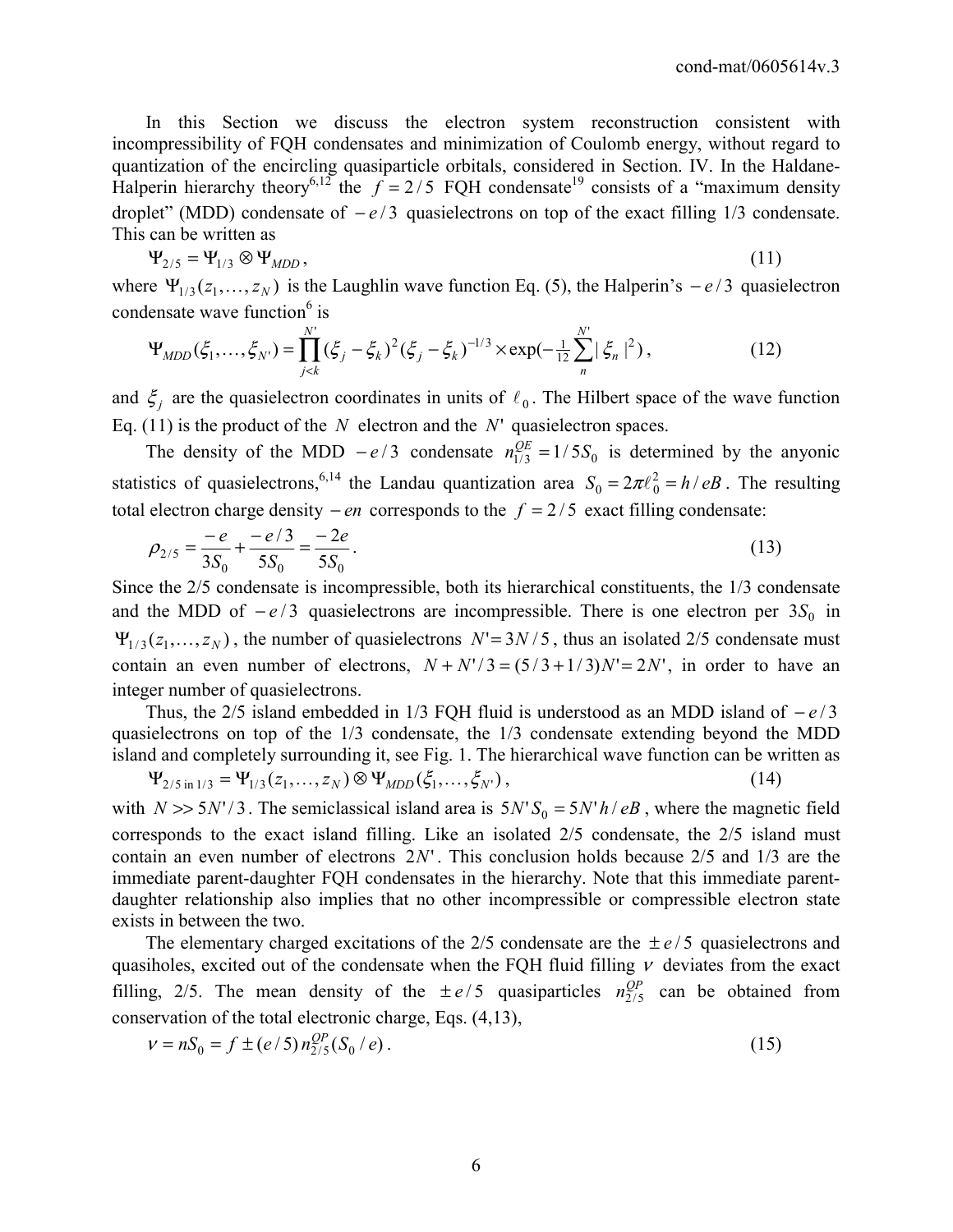This gives  $n_{2/5}^{QP} = \pm 5(f - v)/S_0$ , where quasiholes are excited for  $v < f$  and quasielectrons for  $v > f$ . In the island geometry, deviation of v from f may also cause a change in the number  $N_{1/3}^{QE}$  of the MDD  $-e/3$  quasielectrons:

$$
N_{1/3}^{QE} = n_{1/3}^{QE} S = S / 5S_0
$$
 (16)

in the island of area *S* . Recalling that the MDD quasielectron condensate is incompressible, the change in their number in a fixed area *S* can be accomplished only by variation of  $S_0$ , that is magnetic field.



FIG. 1. Illustration of the 2/5 island surrounded by 1/3 fractional quantum Hall fluid in the Haldane-Halperin hierarchy theory. The total 2D electron system is broken into three components: the incompressible 1/3 exact filling FQH condensate, the incompressible maximum density droplet (MDD) of  $-e/3$  quasielectrons, and the excited  $e/5$  quasiparticles, accommodating the  $v < 2/5$  situation. The path of the  $-e/3$  quasielectron which carries the transport current in the 1/3 fluid encircles the 2/5 island.

Increasing *B* results in decrease of  $S_0 = h/eB$ . When the total flux through the island  $\Phi = BS$  is increased by  $S\delta B = 5h/e$ , the number of the MDD quasielectrons  $N_{1/3}^{QE} = eBS/5h$  in area *S* is incremented by one. Concurrently, the  $f = 2/5$  island condensate electron density increases by  $\delta \rho_{2/5} = -e f \delta B / h = -e f (S \delta B) / Sh = -2e / S$ , that is, the total island condensate charge deviates by − 2*e* from neutrality. The mismatched condensate charge is exactly compensated by excitation of ten  $e/5$  island quasiholes, Eq. (15), total charge  $+2e$ , restoring charge neutrality of the total 2D electron system and the fixed positive background. We therefore identify this *minimal* (one MDD quasielectron) microscopic quasiparticle reconstruction of the island with the observed<sup>8,9</sup>  $\Delta_{\Phi} = 5h/e$  flux periodicity. Within the period, increasing *B*, one  $-e/3$  quasielectron is added to the MDD because  $S_0$  decreases, the  $f = 1/3$  condensate charge increases by  $-5e/3$  because  $\rho_{1/3} = -e/3S_0$  increases, and ten  $+e/5$  quasiholes are excited.

The  $\pm e/5$  quasiparticles are excitations of the 2/5 condensate at the *next* level of the hierarchy, in contrast to the MDD quasielectrons, which are part of the 2/5 daughter condensate. Thus, excitation of  $\pm e/5$  quasiparticles does not affect the  $-e/3$  MDD, which is an incompressible constituent of the exact filling 2/5 condensate. To see this clearly, consider an isolated disc of  $N_e$  electrons. At *B* corresponding to exact filling  $f = 1/3$ , the flux through the disc is  $\Phi = 3N_e h/e$ , the constant condensate charge density  $\rho_{1/3} = -e/3S_0$  is equal to the electron charge density. Increasing *B* to  $B' = B(1 + 1/3N_e)$ , so that  $\Phi' = \Phi + h/e$ , creates one *e* / 3 quasihole. The Landau quantization area  $S_0$  decreases to  $S_0 = S_0 N_e / (N_e + 1/3)$ , so that the exact filling (flat) condensate density  $\rho_{1/3} = -e / 3S'_{0}$  increases exactly by  $-e / 3S$  for the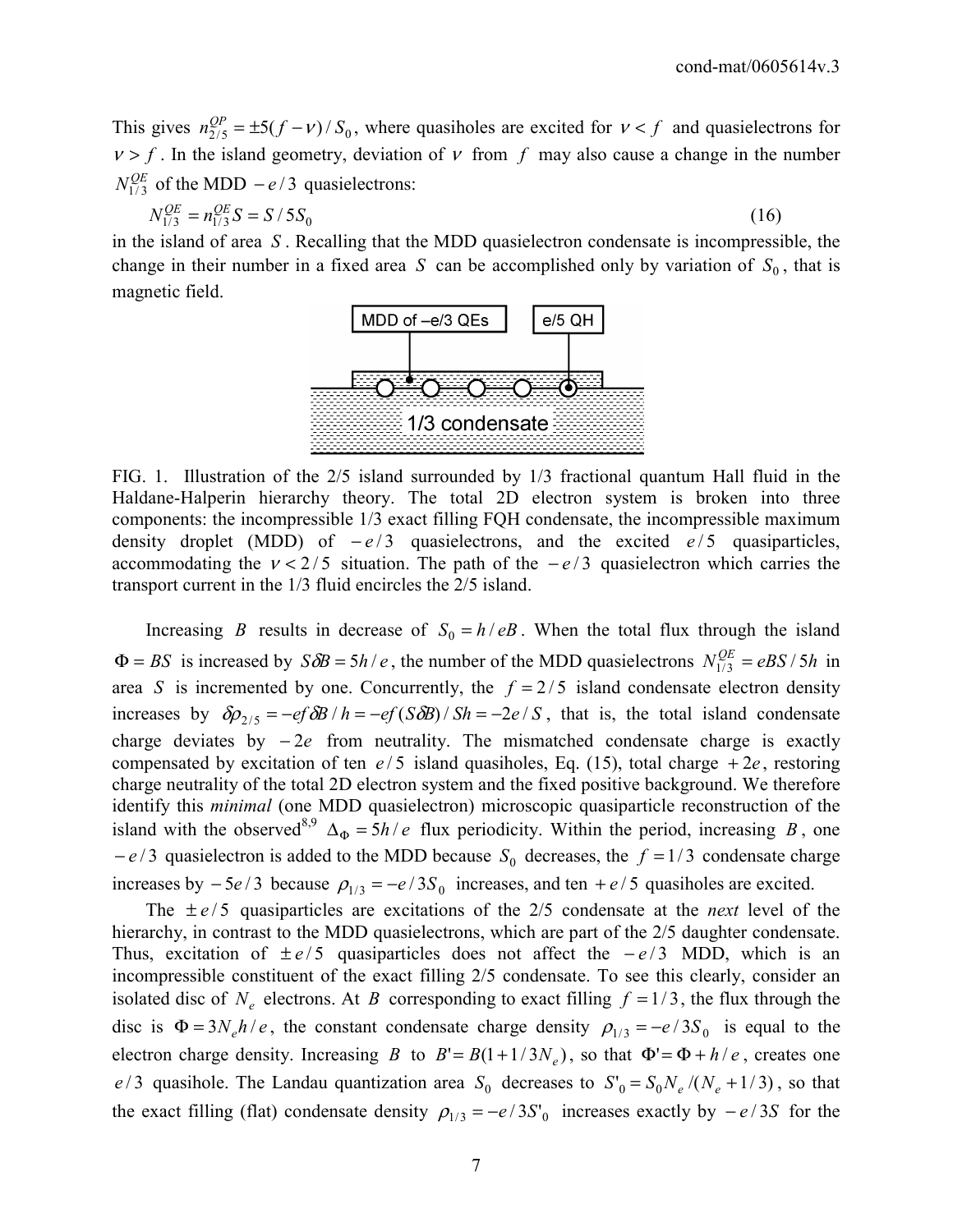whole disc; the electron density  $\rho_{\nu}$  develops a notch at the quasihole position, the total electronic charge is still  $-eN_e$ . Thus, a quantized quasihole is excited out of the 1/3 condensate, the 1/3 condensate charge is quantized in units of *e* / 3 .

 Similarly, an isolated disc of the 2/5 condensate, with no quasiparticles present, by the hierarchy construction Eq.  $(11)$  requires an integer number  $N'$  of MDD quasielectrons, and must contain an even number  $N_e = 2N'$  of electrons and enclose 5*N*' of flux. This also satisfies the additional constraint that an isolated  $1/3$  FQH fluid, consisting of the  $1/3$  condensate and its  $e/3$ quasiparticles, contain an integer number of electrons. Naively, we can repeat the above argument for one quasiparticle excitation. Increasing magnetic field *B* to  $B' = B(1 + 1/5N_e)$ , so that  $\Phi' = \Phi + h/2e$ , results in excitation of one  $e/5$  quasihole. The Landau quantization area  $S_0$  decreases to  $S_0 = S_0 N_e / (N_e + 1/5)$ , so that the exact filling condensate density  $\rho_{2/5} = -2e/5S_0$  increases exactly by  $-e/5S$  for the whole disc, the total electronic charge is still *– eN*<sub>*e*</sub>. Thus, a quasihole is excited out of the 2/5 condensate, condensate density increases, disc area does not change.

However, requiring the  $e/5$  quasihole be excitation of the whole 2/5 condensate, 1/6-th of its charge ( $e/30$ ) must come out of the  $-e/3$  MDD, and 5/6-th ( $e/6$ ) out of the 1/3 condensate to maintain exactness of the 2/5 condensate filling. Then, the  $1/3$  condensate and the  $-e/3$ MDD condensate would contain non-integer multiples of  $e/3$ , and the disc area would contain non-integer number of MDD quasielectrons,  $N_{1/3}^{QE} = N' + 1/10$ . Excitation of two  $e/5$  quasiholes maintains the  $1/3$  condensate as containing an integer multiple of  $e/3$ , but the MDD component still has non-integer  $N_{1/3}^{OE} = N' + 1/5$ . This consideration can be extended until ten  $e/5$ quasiholes are excited, when both the MDD and the 1/3 condensate components contain integer multiples of  $e/3$ . Thus the *minimal* isolated 2/5 island reconstruction consistent with the Haldane-Halperin hierarchy involves excitation of ten  $e/5$  quasiholes and concurrent increment by one in the number of MDD quasielectrons. This is equivalent to the requirement that the 2/5 condensate contain an even number of electrons, even when  $e/5$  quasiparticles are present. In other words, the electronic charge liberated by excitation of  $e/5$  quasiholes can be accommodated by the 2/5 island condensate only in increments of 2e. A transfer of charge between the surrounding  $1/3$  fluid and the  $2/5$  island in units of  $e/3$ , which corresponds to one MDD quasielectron, does not restore the 2/5 island to the correct MDD and the 1/3 condensate composition. Thus, the requirement that the number of MDD quasielectrons be an integer leads to the  $\Delta_{\Phi} = 5h/e$  island reconstruction superperiod.

It can be argued that in the present geometry the  $\pm e/5$  quasiparticles may be excited out of the 1/3 condensate hierarchical component of the 2/5 island condensate, leaving the MDD condensate unaffected, because the 1/3 condensate extends to the electron reservoirs and thus its charge is not a sharp observable. Such a process, however, can maintain the correct ratio between the MDD and the 1/3 condensates, but results in net dipole charging of the island. A true period must contain both charging and discharging *sub-periodic* steps, if any. Several alternative subperiodic 2/5 island reconstructions are possible. Some examples are considered below and in Sect. VII. However, such processes lead to net 2/5 island monopole or dipole charging and, if repeated many times, eventually to huge Coulomb energies, and thus are not viable candidates for a periodic behavior, as discussed in Ref. 8. The precise sequence of sub-periodic island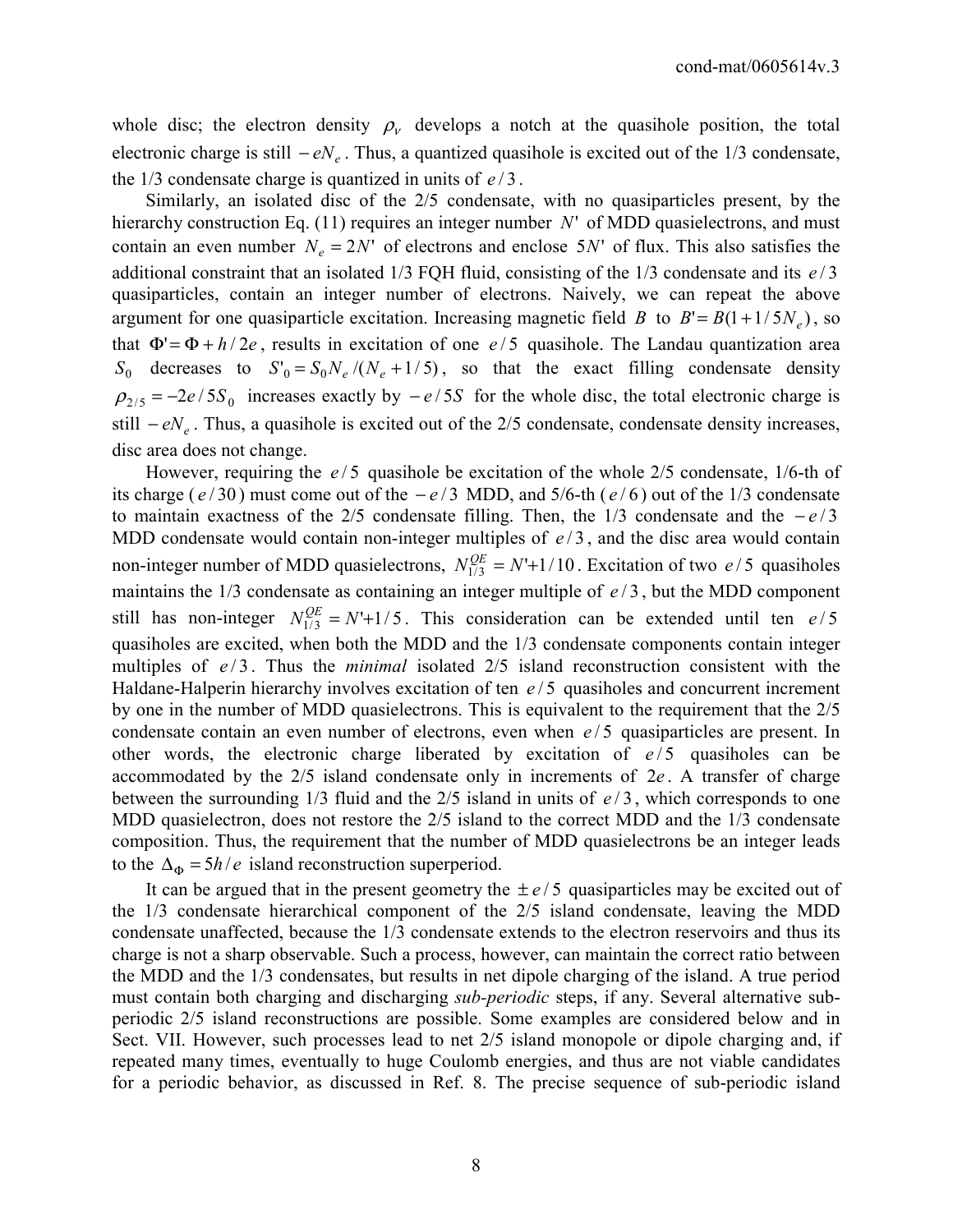reconstruction steps, minimizing the total energy of the system most likely depends on the details of the confining potential.

 The following sequence of ten single-quasiparticle sub-periodic excitation steps should provide un upper bound on the charging energy involved. Starting at the neutral (equilibrium) 2/5 island area *S* and field *B*, the first step occurs at *B*' such that area *S* contains  $h/2e$  more flux, adding an  $e/5$  quasihole. Since the  $2/5$  island must contain flux an integer multiple of 5*h/e* (an integer number of MDD quasielectrons), the island area shrinks by  $\frac{1}{2}S_0$ . The original area *S* now has net charge  $e/5 - e/6 = e/30$ , in an annulus of uncompensated fixed positive background at the island boundary, neglecting order  $eS_0/S$ . After fifth of such steps the island has an  $e/6$  net annulus charge distribution. Soon thereafter it becomes energetically favorable for the 2/5 island to reconstruct, that is, to acquire an  $-e/3$  quasielectron from the 1/3 condensate. This expands its area to include one more MDD quasielectron, that is,  $5h/e$  more of flux, and the 2/5 island acquires approximately  $-e/6$  net annulus charge, just outside the original *S*. The subsequent  $e/5$  quasihole excitation steps discharge the annulus in five steps of *e* / 30 . The period is completed when the island returns to area *S* and the net-neutral condition. The maximum macroscopic charging energy during such period is estimated to be under 0.1 K, much less than the FQH gap.

#### **IV. BERRY PHASE**

 In the extreme quantum limit of zero temperature and excitation, the interferometer physics can be mapped adiabatically on the resonant tunneling problem,<sup>5,20</sup> the fundamental Berry phase periodicities of the two dynamical processes ought to be the same. The many-electron wave functions of the kind considered in Sect. II contain all the information about the FQH fluids, however, in many situations of interest they are not known explicitly, and numerical solutions are limited to too few electrons. The quasiparticles are collective excitations of the manyelectron system, and when there are more than one quasiparticle present it may be difficult to understand what features of the many-electron wave function can be identified with individual quasiparticles. Thus, thinking in terms of a few weakly-interacting (except for the nonlocal statistical interaction) quasiparticles moving on top of the FQH condensate vacuum, instead of fermionic, but strongly-interacting electrons, can greatly simplify description of a FQH system.<sup>7</sup>

In the symmetric gauge  $A(r) = \frac{1}{2}B \times r$  a rotationally-invariant system ground state wave functions  $\Psi_M$  are eigenstates of the total angular momentum and can labeled by the quantum number  $M$ .<sup>14,20</sup> A single particle, including single anyon, Aharonov-Bohm problem can be solved explicitly. $^{21}$  The Hamiltonian is

$$
\mathsf{H} = \frac{1}{2\mu} \left( -i\hbar \partial_{\mathbf{r}} - q\mathbf{A} \right)^2 + qV(\mathbf{r}),\tag{17}
$$

where  $V(\mathbf{r})$  is the scalar potential that localizes the particle; adiabatic variation of  $V(\mathbf{r},t)$  can be used to thread the particle through the desired path *C* . The solution has the form

$$
\Psi(\mathbf{r},t) = \exp[i\frac{q}{\hbar}\Phi(\mathbf{r})]\Psi',\tag{18}
$$

where  $\Psi$  satisfies the Schrödinger equation without the vector potential, and the "flux function" path integral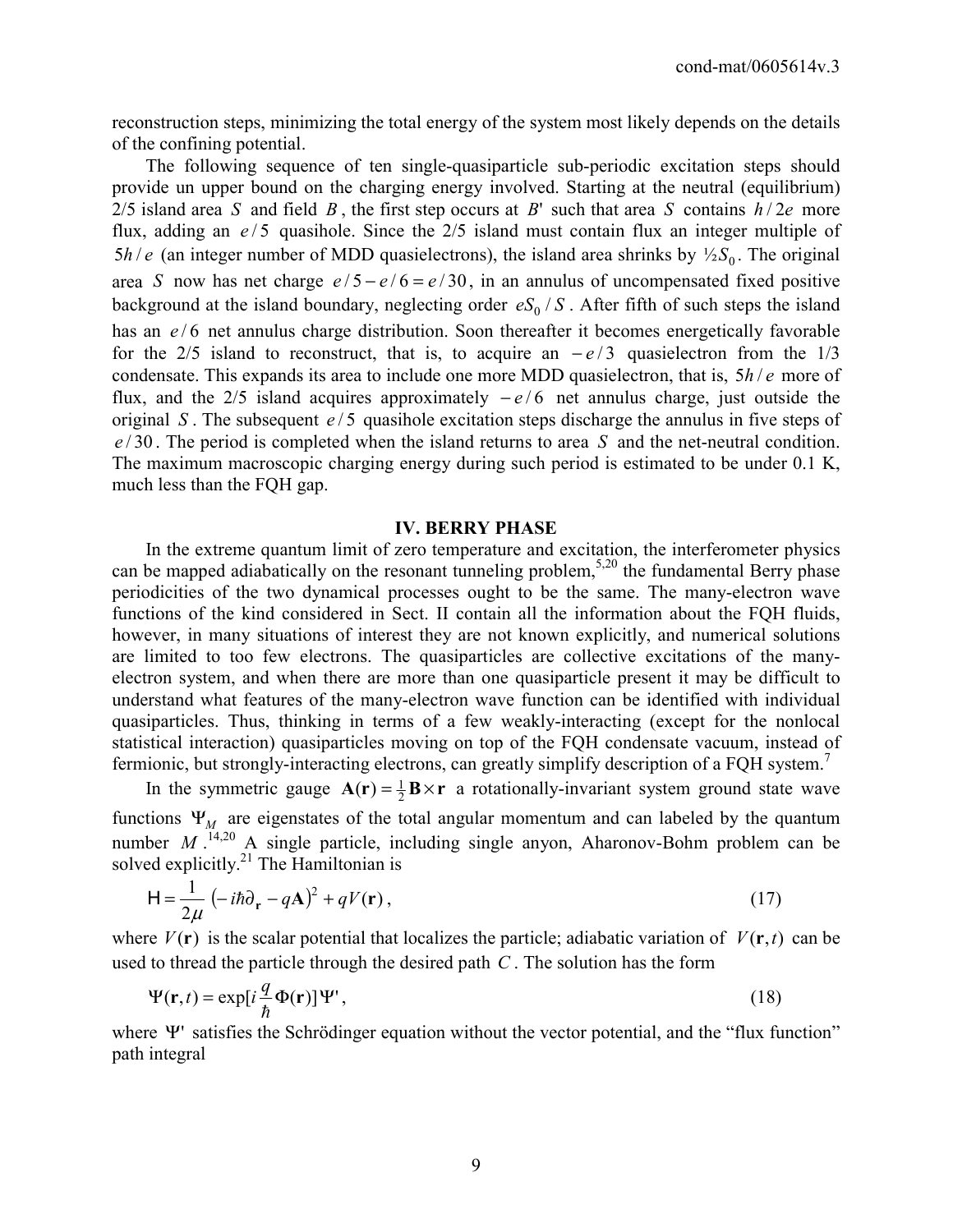$$
\Phi(\mathbf{r}) = \int_{0}^{\mathbf{r}} \mathbf{A}(\mathbf{r}') \cdot d\mathbf{r}' \tag{19}
$$

is measured from the reference point *O* . The closed eigenstate Aharonov-Bohm orbitals satisfy

$$
\gamma_M \equiv \frac{q}{\hbar} \oint_C \mathbf{A}(\mathbf{r}) \cdot d\mathbf{r} = \frac{q}{\hbar} \Phi = 2\pi M \,, \tag{20}
$$

where *M* is an integer. The Aharonov-Bohm phase factor in Eq. (18) is special case of the Berry phase,  $\exp(i\gamma)$ ,

$$
\gamma = i \oint_C d\mathfrak{R} \left\langle \Psi(\mathfrak{R}, \mathfrak{R}') \middle| \frac{\partial}{\partial \mathfrak{R}} \Psi(\mathfrak{R}, \mathfrak{R}') \right\rangle
$$
 (21)

and can be obtained by an explicit calculation using potential  $V[\mathbf{r} - \mathfrak{R}(t)]$  to localize the particle near position  $\Re$  to take it adiabatically via the path *C* encircling the particle at  $\Re$ '.<sup>21</sup>

 Reference 7 used the adiabatic theorem to calculate the Berry phase of quasiholes in the  $f = 1/3$  Laughlin wave function Eqs. (5,6) on a disc. When a quasihole adiabatically executes a closed path the wave function acquires the Berry phase. Taking counterclockwise as the positive direction,<sup>17</sup> they found the difference between an "empty" loop, containing the FQH condensate "vacuum" only, and a loop containing another quasihole to be  $\Delta \gamma_{1/3} = 4\pi/3$ , identified as the statistical contribution. Generalizing the above, we assert that in a main hierarchy sequence FQH fluid at *f* , containing only one kind of quasiparticles, the quasiparticle orbitals are quantized so that the total Berry phase, combining the Aharonov-Bohm and the statistical contributions, is an integer multiple of  $2\pi$ ,

$$
\gamma_M = \frac{q}{\hbar} \Phi + 2\pi \Theta_f N_f = 2\pi M \tag{22}
$$

where  $\Theta_f$  is the statistical parameter of the quasiparticles, defined so that upon exchange the wave function acquires a phase factor  $exp(i\pi\Theta)$ , and  $N_f$  is the number of other quasiparticles within the orbital.

 Generalizing further, to include the situation when more than one kind of quasiparticles is present, however specifically for a  $q = -e/3$  quasielectron encircling the 2/5 island, we write

$$
\gamma_M = \frac{q}{\hbar} \Phi + 2\pi (\Theta_{1/3} N_{1/3} + \Theta_{2/5}^{-1/3} N_{2/5}) = 2\pi M , \qquad (23)
$$

 $\Theta_{1/3} = \Theta_{-1/3}$  is the statistics of *e* / 3 quasiparticles,  $N_{1/3}$  is the number of the MDD  $-e/3$ quasielectrons being encircled, and  $\Theta_{2/5}^{-1/3}$  and  $N_{2/5}$  refer to the *e*/5 island quasiparticles. The relative statistics  $\Theta_{2/5}^{-1/3}$  is defined so that an  $-e/3$  quasielectron picks up a statistical phase factor of  $exp(i2\pi \Theta_{2/5}^{-1/3})$  upon execution of a loop around a 2/5 quasihole. Note that the "real" *e* / 3 quasiparticles cannot exist in the 2/5 FQH fluid, the MDD quasielectrons are a hierarchical constituent of the 2/5 condensate.

 When the chemical potential moves between two successive states of the encircling quasiparticle,  $\Psi_M \to \Psi_{M+\Delta_M}$ , the change in the phase of the system wave function is  $2\pi$ :

$$
\Delta_{\gamma} = \gamma_{M+\Delta_M} - \gamma_M = \frac{q}{\hbar} \Delta_{\Phi} + 2\pi (\Theta_{1/3} \Delta_{N_{1/3}} + \Theta_{2/5}^{-1/3} \Delta_{N_{2/5}}) = 2\pi.
$$
 (24)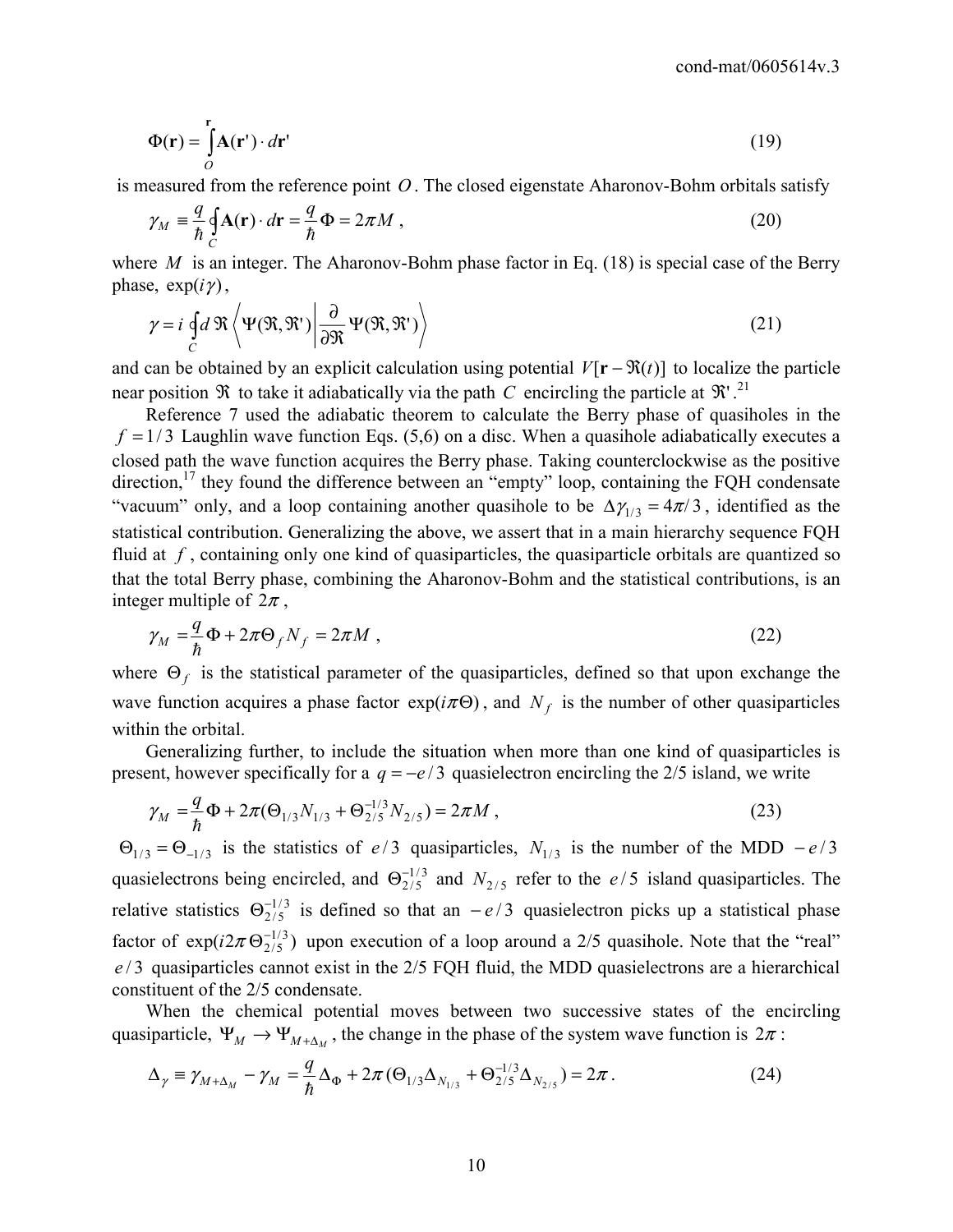Here  $\Delta_{\Phi}$  is the flux period and  $\Delta_N$  refer to the corresponding change in the number of the island quasiparticles. Clearly, the  $M \to M + \Delta_M$  transition entails  $\Delta_{N_{1/2}} = 1$ , one more MDD quasielectron (this term is missing in the equations of Refs. 8 and 9). The corresponding increase of the flux through the island is  $\Delta_{\Phi} = 5B S_0 = 5h/e$ , see Eq. (16). Concurrently  $\Delta_{N_{2/5}} = 10$  of *e* / 5 quasiholes are excited in the 2/5 island, as discussed in Sect. III. Upon substitution of these numbers Eq. (24) becomes

$$
\frac{\Delta_{\gamma}}{2\pi} = -\frac{5}{3} + \Theta_{1/3} + 10 \Theta_{2/5}^{-1/3} = 1.
$$
 (25)

Two concurrent physical processes comprise the Berry phase period: increase by one of the state number of the encircling  $-e/3$  quasielectron because the 2/5 island contains one more MDD quasielectron, and the excitation of ten  $e/5$  quasiholes in the island. Thus, the physics of the problem under consideration leads to interpretation of Eq. (25) as two simultaneous equations, each with an integer statistical Berry phase period:

$$
1/3 + \Theta_{1/3} = 1, \text{ and } (26a)
$$

$$
10\Theta_{2/5}^{-1/3} = 2\,. \tag{26b}
$$

Eq. (26a) is identical to that in quantum antidots on the  $f = 1/3$  plateau.<sup>5,20</sup> Eq. (26b) can be understood as sum of two  $5\Theta_{2/5}^{-1/3} = 1$  equations, each for the expected two kinds of the *e* / 5 quasiparticle excitation of the  $f = 2/5$  condensate. These are solved by

$$
\Theta_{1/3} = 2/3
$$
, and (27a)

$$
\Theta_{2/5}^{-1/3} = 1/5 \tag{27b}
$$

The value  $\Theta_{1/3} = 2/3$  is in agreement with the expectation,<sup>6,7,22</sup> and with the quantum antidot experiments.<sup>5,20,23</sup> The value  $\Theta_{2/5}^{-1/3} = 1/5$  appears to be consistent with what would be obtained in a Berry phase calculation similar to that of Ref. 7, by virtue of the Cauchy's theorem, treating the 2/5 island as the MDD of the  $-e/3$  quasielectrons, and including the charge deficiency in the  $2/5$  condensate created by excitation of an  $e/5$  quasihole vortex, and maintaining the path of the adiabatically encircling  $-e/3$  quasielectron fixed. Also, note that a 2.5*h/e* period (excitation of five island quasiparticles) were possible if  $\Theta_{1/3}$  were an integer; thus the observed superperiod entails both  $\Theta_{2/5}^{-1/3}$  and  $\Theta_{1/3}$  must be anyonic. The relative (mutual) statistics of quasiparticles of the two FQH condensates at different filling are meaningful because both quasiparticle kinds are different collective excitations of a single highly correlated electron system comprising the parent-daughter FQH fluid with different fillings. The topological order of FQH condensates $13$  is thus manifested by the anyonic statistics of their quasiparticles.

## **V. EDGE CHANNEL STRUCTURE**

The common flux period of  $\Delta_{\Phi} = 5h/e$  results from the fundamental coincidence of the parent-daughter relation between the two FQH condensates and only one area appearing in the path integral in the model of Sect. III, IV. The experiment probes the reconstruction of the 2/5 island embedded in 1/3 fluid by measuring oscillating conductance of the interferometer. Thus, though not directly relevant to the origin of the superperiodic reconstruction of the island ground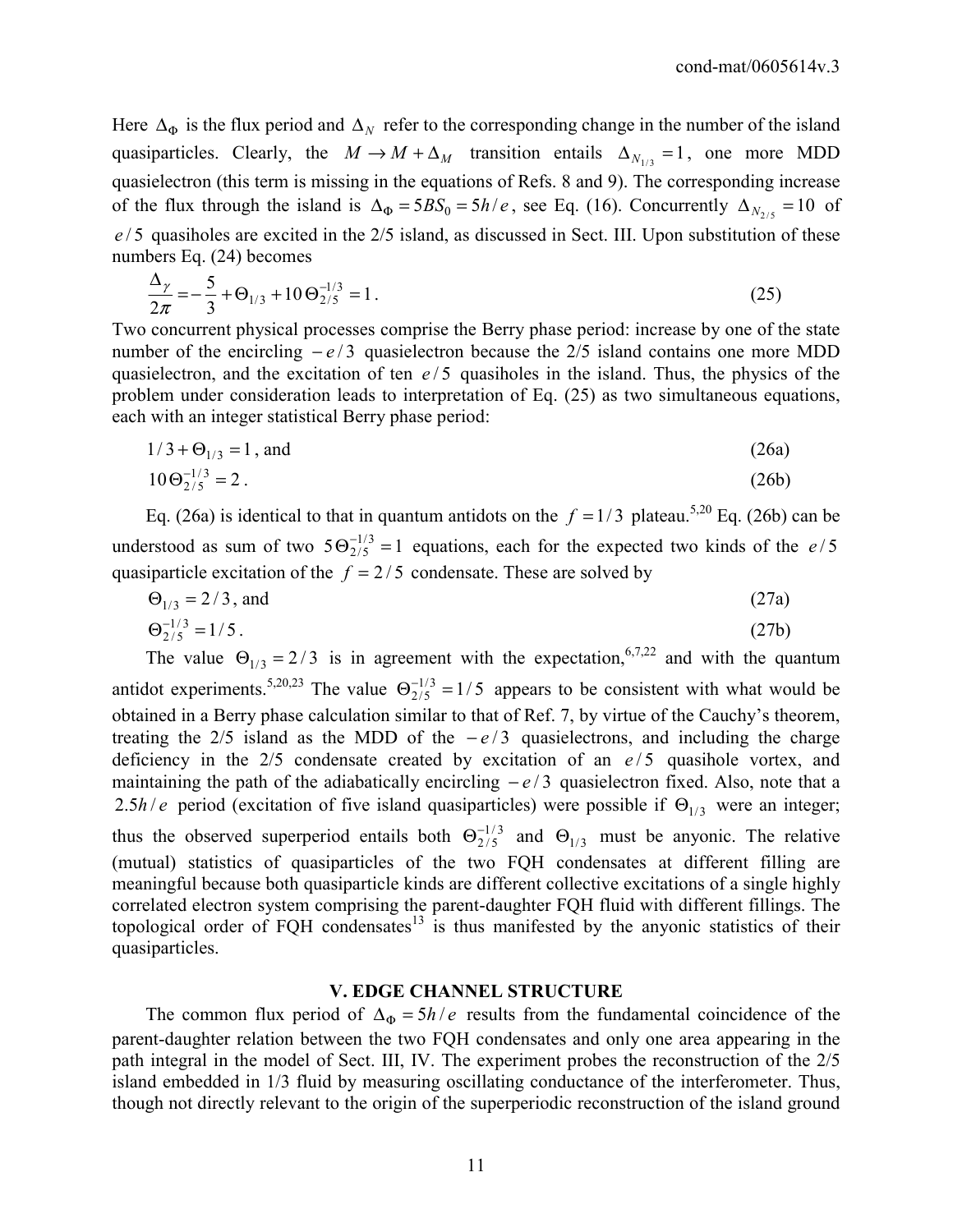state, it is interesting to consider a dynamical transport model where such conductance oscillations may arise. The edge channel structure model consistent with the above microscopic model can be envisioned as an incompressible  $1/3$  edge ring enclosing the  $2/5$  island.<sup>10,11</sup> The  $2/5$ island may contain  $e/5$  quasiparticles in the ground state. Since 1/3 and 2/5 FQH fluids are the immediate parent-daughter hierarchical states, there is no other compressible or incompressible FQH state in between.

The transport current is carried into the interferometer region by the  $1/3$  edge channel fluid extending beyond the two constrictions. We recall that the transport current is the difference of currents in the two counter-propagating incompressible edge channels held at different potentials.14 The quantum Hall filling of the current-carrying channels is determined by the constriction saddle-point electron density, similar to the  $f = 1$  edge ring in the integer regime. In the integer regime the island interior contains a compressible disc with  $v > 1$ , thus accommodating the ~20% higher electron density near the island center. In the fractional regime the 2/5 island forms in the higher electron density region.

 In both regimes, no transport current is carried through the island interior because the equipotentials of the confining potential are closed in the interior. No equipotential extends between the opposite edges in the island, see Fig. 2(b) of Ref. 11. The confining potential limits the radial width of the 1/3 edge channel ring to about  $t \approx 115$  nm,<sup>8,9,11</sup> about  $15\ell_0$ . The tunnel coupling over this distance is quite considerable,  $\sim \exp[-(t/2\sqrt{3\pi}\ell_0)^2] \sim 2 \times 10^{-3}$ , so that the encircling  $-e/3$  quasielectrons quantum-coherently extend to the  $2/5$  island, which they cannot penetrate. The resulting chiral Aharonov-Bohm path effectively skirts the higher filling island. Thus the only area is defined by the encircling quasielectrons' Aharonov-Bohm path skirting the 2/5 island circumference, and the  $\Delta_{\Phi} = 5h/e$  periodicity is robust under moderate island perturbations, such as application of a front gate voltage.<sup>11</sup> This model is different from a fortuitous coincidence of two areas and only one type of quasiparticles in the model of Ref. 24.

## **VI. COMPOSITE FERMIONS**

In the composite fermion (CF) model,<sup>25</sup> the FQH condensates at filling  $f = p/(2j p + 1)$  are modeled as integer quantum Hall states of the 2 *j* –vortex CFs at filling *p*. Here, *p*, *j* = 1, 2, ... The unprojected CF wave functions are constructed as the product

$$
\Psi_{p/(2jp+1)}^{CF} = D^{2j} \Psi_{p,N}
$$
\n(28)

of a Jastrow factor

$$
D^{2j} = \prod_{l \lt k}^{N} (z_l - z_k)^{2j} \tag{29}
$$

and the Slater determinants  $\Psi_{p,N}$  for *p* completely filled Landau levels, each with  $N/p$ electrons, Eq. (3).

The vortex attachment, formally implemented as a Chern-Simons<sup>26</sup> singular gauge transformation  $A \rightarrow A + a$ , can transmute 2D electrons into composite anyons,<sup>2,27</sup> composite bosons, $28-31$  and composite fermions.  $32,33$  The Chern-Simons gauge field

$$
\mathbf{a}(\mathbf{r}) = \frac{\Phi^*}{2\pi} \sum_l \partial_r \varphi_l = \frac{\Phi^*}{2\pi} \sum_l \frac{\hat{\mathbf{z}} \times (\mathbf{r} - \mathbf{r}_l)}{|\mathbf{r} - \mathbf{r}_l|^2},
$$
(30)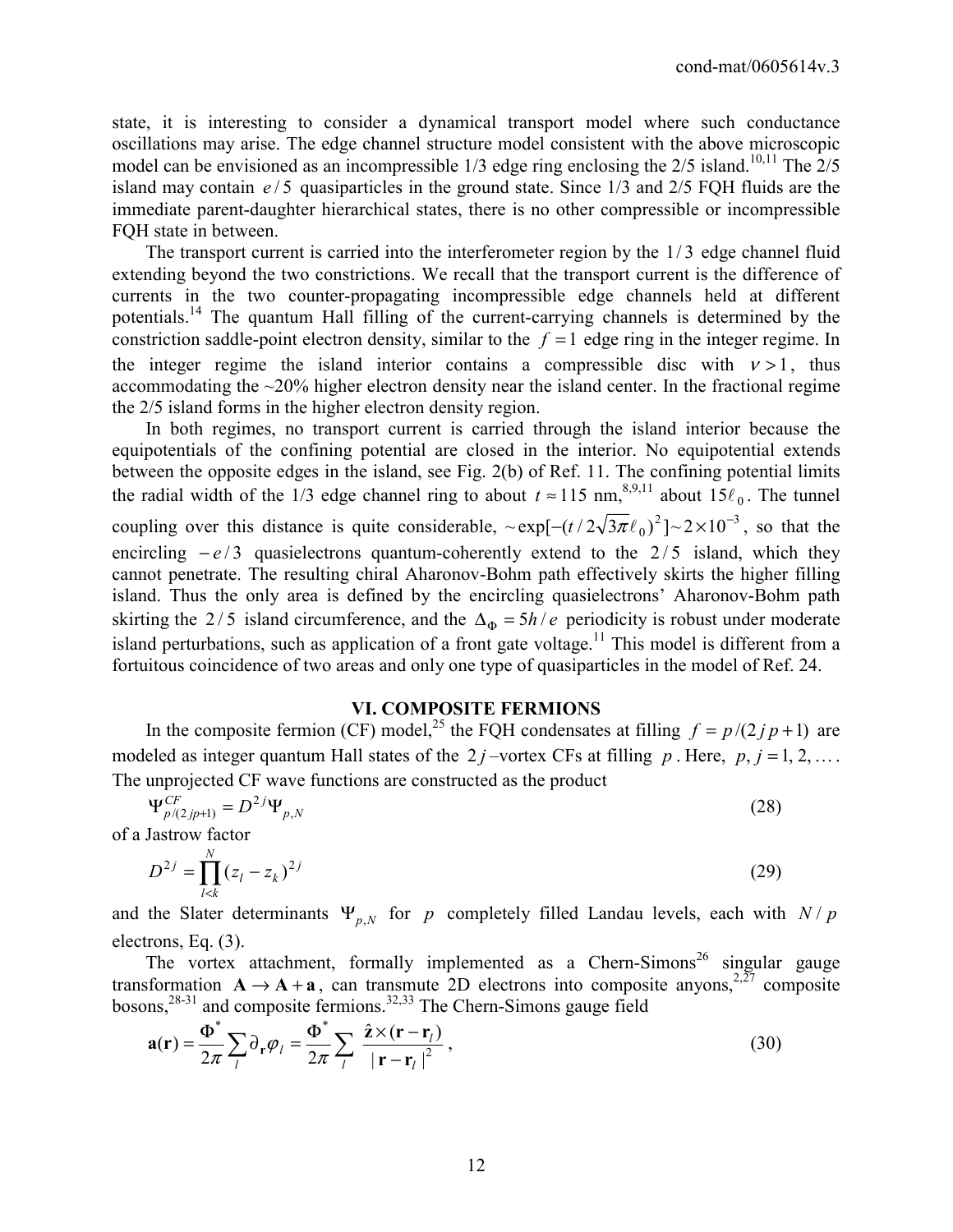where  $\hat{\mathbf{z}} \parallel \mathbf{B}$ , attaches fictitious flux  $\Phi^*$  to each electron at  $\mathbf{r}_i$ . To obtain CFs, we bind  $\Phi^* = -2i\hbar/e$  of Chern-Simons flux to each 2D electron, the minus sign here means that the fictitious flux opposes the physical applied *B*. The "flux quantization" in units of  $h/e$  is not physical, but is imposed here by the desire to obtain composite particles with integer, not anyonic exchange statistics.<sup>2</sup> In the mean field approximation, neglecting quantum field fluctuations, for a spatially uniform 2D electron number density *n* the vortex attachment "absorbs"  $2 \pi h/e$  out of the physical  $\Phi$ , so that CFs experience effective mean field  $B^{CF} = B - 2jnh/e$ . Defining effective CF "Landau level" filling  $v^{CF} = nh/eB^{CF}$ , the integer quantum Hall effect of CFs occurs when  $v^{CF} = p$ , an integer (by construction, CF density is equal to the electron density *n* ).

The FQH condensates at  $f = p/(2j p + 1)$  can be represented as a collection of CF building blocks, each consisting of  $p$  of  $2j$ -vortex CFs and an additional vortex, Fig. 2. The CF condensate block has 2D charge density  $\rho_f = -ep/(2jp+1)S_0 = -en$  and occupies area  $(2 j p+1) S<sub>0</sub>$ . It may be tempting to think of the quasiparticle elementary excitations as a condensate block with an added (quasielectron) or subtracted (quasihole)  $2j$ -vortex CF, replacing (annihilating) the parent FQH condensate block. However, the quasiparticles are collective excitations of the parent FQH condensate, and should not be thought of as literally a small CF-containing building block with a well-defined area and charge density. Another way of saying this is that a particular microscopic non-interacting electron Landau level distribution is washed out upon multiplication by the Jastrow factor, Eq. (29), and does not represent the resulting microscopic CF configuration, like the interacting electron integer quantum Hall condensate is not given by Eq. (3). It is well known that the actual quasiparticle charge density oscillates over a large area  $\gg$  (2*jp*+1) *S*<sub>0</sub>, while the characteristic magnitude of the charge deficiency or excess is small compared to  $\rho_f$ . Considering only the CF content of the resulting FQH electron fluid configuration as in Fig. 2, without the additional constraints imposed by the (condensate plus quasiparticles) structure of total fluid, neglects the topological order and incompressibility of the FQH condensates.

Focusing on the  $j = 1$  two-vortex CFs, the CF model building-block equivalents of the Laughlin quasiparticles are shown in Fig. 2(b). It is easy to see that there is a one-to-one correspondence between the CF model and the Laughlin-Haldane-Halperin construction at this level, provided the CF building blocks are interpreted as the minimal units. In particular, the hierarchy requirement that an isolated FQH exact-filling (no quasiparticles present) condensate at  $f = p/(2p+1)$  contain an integer multiple of p electrons and enclose the same integer N / p times  $(2p+1)$  of flux is equivalent to the condensate containing an integer multiple of CF blocks, each block comprised of *p* electrons and  $(2p+1)$  of flux. Increasing *B* so that  $h/e$  of flux is added to such isolated FQH condensate excites *p* quasiholes, one in each of CF "Landau levels". The resulting  $(p-1)$  of  $f = p/(2p+1)$  condensate blocks and the one added vortex are re-assembled into *p* of  $(p-1)/(2p-1)$  quasihole blocks. Reducing *B* so that  $h/e$  of flux is subtracted from such isolated FQH condensate excites  $p$  quasielectrons, one in each of CF "Landau levels";  $(p+1)$  of  $f = p/(2p+1)$  condensate blocks and the one subtracted vortex are re-assembled into *p* of  $(p+1)/(2p+3)$  quasielectron blocks. We stress again that such literal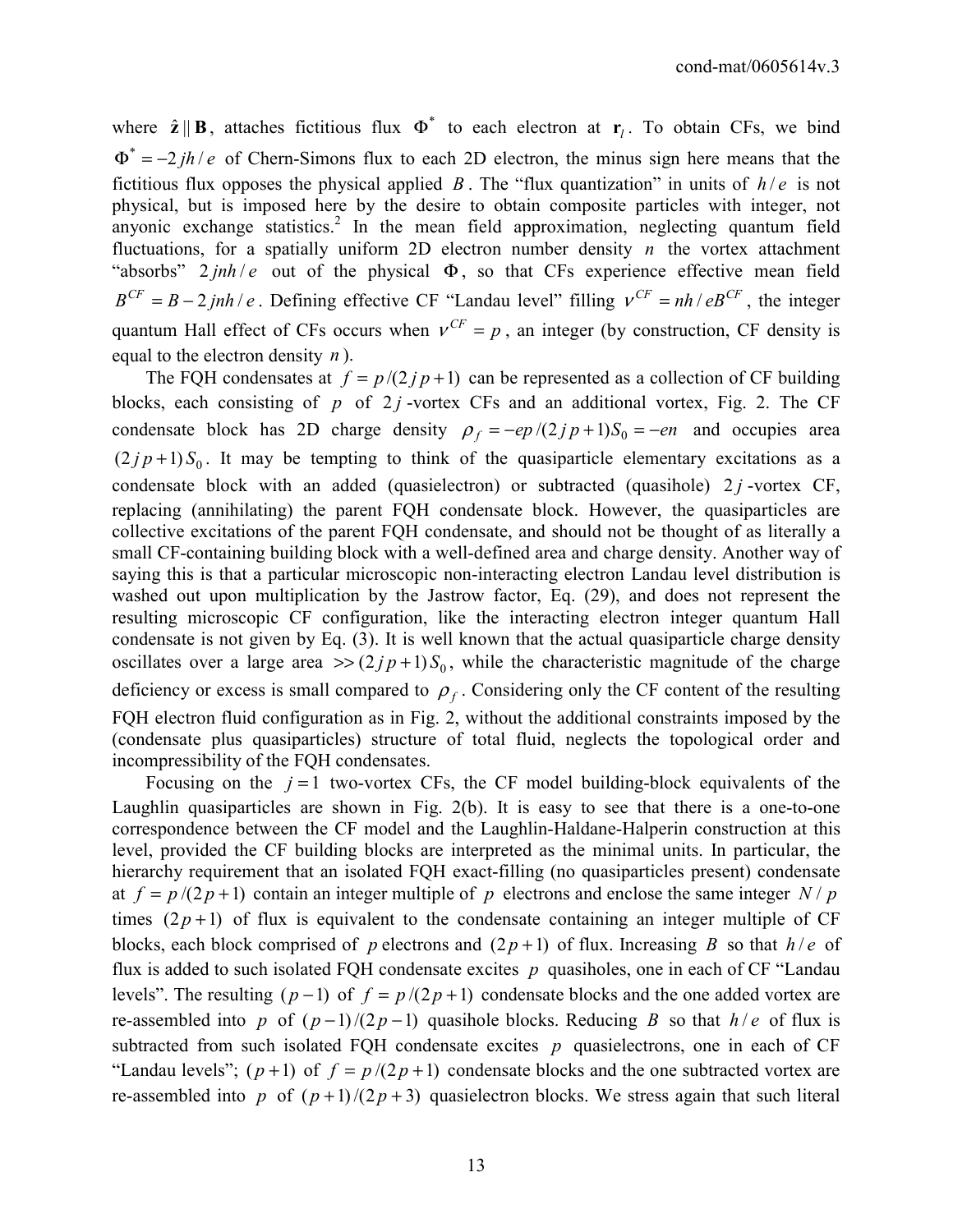interpretation of the Laughlin quasiparticles as small CF blocks neglects the topological order and incompressibility of the parent FQH condensate and thus leads to incorrect predictions.



FIG. 2. Composite fermion construction of FQH condensates and quasiparticles in uniform magnetic field. (a) Illustration of a 2/5 island surrounded by the 1/3 condensate. The size of the rectangles reflects both: electronic charge density (vertical) and the mean 2D area occupied by the CF unit (horizontal). (b) Laughlin quasiparticles exist only in parent FQH condensates, illustrated by the "enclosed by" condensate unit. (c) Illustration of excitation of two  $e/5$ quasiholes upon addition of flux *h* / *e* to a 2/5 condensate island. However: a quasiparticle is a collective excitation of many condensate blocks and does not have a well-defined 2D area. The fractional charge of the quantized quasiparticle excitation is the total integrated charge deficiency or excess thus created in the parent condensate. Thus, these illustrations do not capture the FQH physics completely.

 The primary insights here are: (a) The CF quasiparticle excitations of a FQH condensate are *not* simple additions or subtractions of a CF locally, but instead involve a collective excitation of the condensate with the total CF configuration differing by one CF or one vortex. A 2D electron system is comprised of an incompressible CF condensate and any CF quasiparticles. This parallels the excitation of a Laughlin quasiparticle, where condensate still exists after excitation, so that the topological order and incompressibility of the condensate is preserved when quasiparticles are present in the ground state. Because of the one-to-one correspondence between the CF model and the Haldane-Halperin construction, all microscopic processes and the resulting conclusions must be identical. (b) When considering CF excitations, it is essential to include the parent condensate wherever different filling FQH condensates coexist in a fixed uniform *B* . In such a system, the corresponding CF condensates have unequal  $B^{CF} = B - 2jnh/e$ , so that the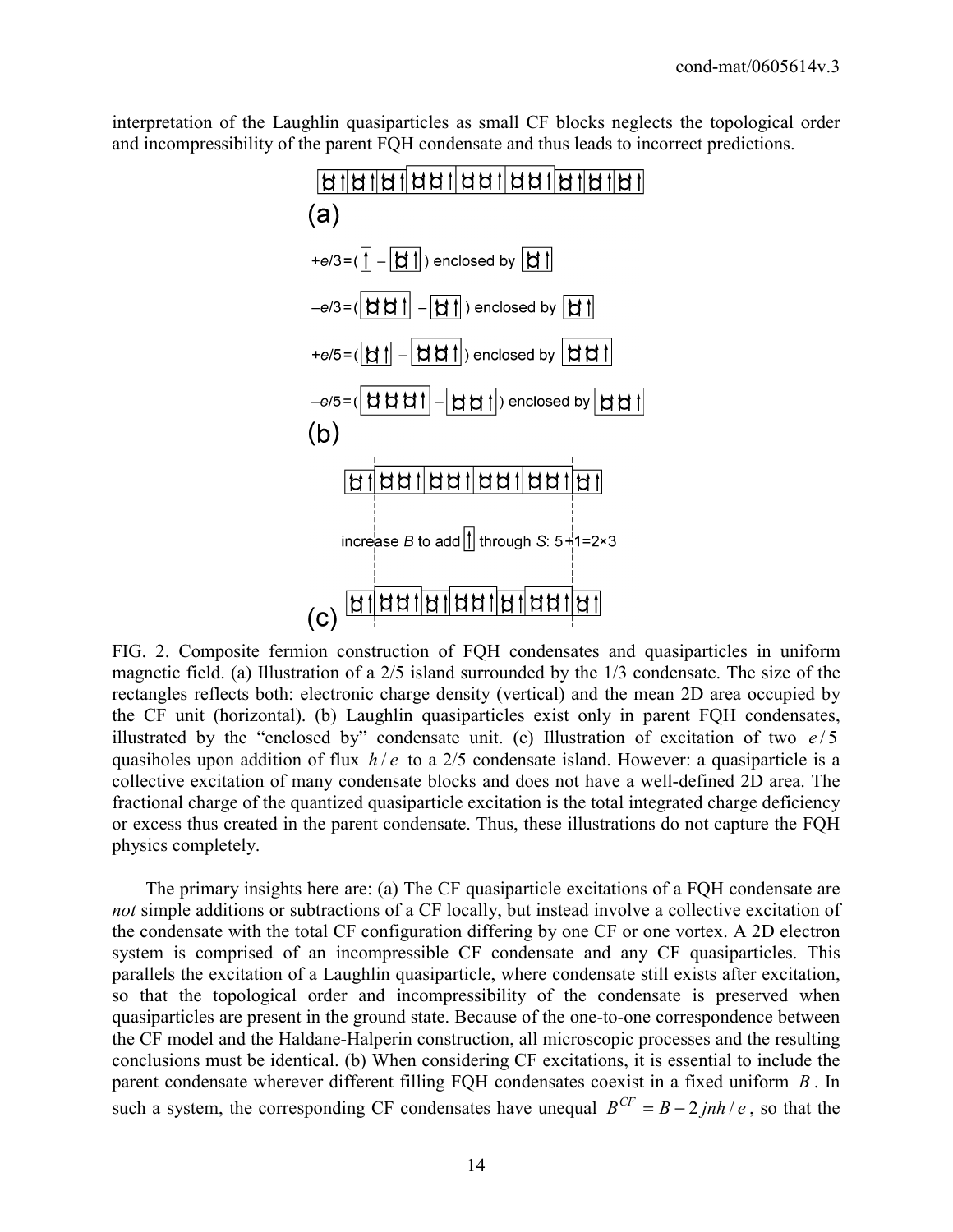attached flux and the Landau quantization area  $S_0 = 2\pi l_0^2$  accounting becomes awkward. (c) It is not correct to assign a specific area to an excited CF quasiparticle. For example, excitation of quasiparticles out of condensate can be accomplished by variation of *B* ; any given area contains correspondingly varying flux, and excitation of quasiparticles involves transfer of CFs between the condensate and the quasiparticles *within* that area. Excitation of a CF quasiparticle out of condensate does not involve any CF flux or charge transfer *outside* of the vicinity where the quasiparticle is created, it merely changes the microscopic CF configuration near the location of that quasiparticle. The intrinsic topological order and incompressibility of FQH condensates can thus be encoded in their composite fermion model structure.

 As a CF model of the quasiparticle interferometer, consider a 2/5 condensate island of *N*' 2 vortex CFs occupying area *S* embedded in the  $1/3$  condensate of  $N \gg N'$  CFs, a total of  $N + N'$  electrons in the 2D plane. The unprojected wave function is

$$
\Psi_{2/5 \text{ in } 1/3}^{CF} = D^2 \Psi_{2,N';1,N},\tag{31}
$$

with the Slater determinant containing two filled Landau levels with N' electrons up to orbital with  $m = N'/2 - 1$ , from  $m = N'/2$  to  $m = N'/2 + N - 1$  only the lowest Landau level is occupied:

$$
\Psi_{2,N;1,N} = \begin{vmatrix}\n\psi_0^0(z_1) & \psi_0^0(z_2) & \cdots & \psi_0^0(z_{N+N}) \\
\vdots & \vdots & \cdots & \vdots \\
\psi_{N'/2+N-1}^0(z_1) & \psi_{N'/2+N-1}^0(z_2) & \cdots & \psi_{N'/2+N-1}^0(z_{N'+N}) \\
\vdots & \vdots & \cdots & \vdots \\
\psi_{N'/2-1}^1(z_1) & \psi_{N'/2-1}^1(z_2) & \cdots & \psi_{N'/2-1}^1(z_{N'+N}) \\
1 & 1 & \cdots & 1 \\
\vdots & \vdots & \cdots & \vdots\n\end{vmatrix} .
$$
\n(32)

 The static filling factor variation is achieved by stepping the electron density (thus defining the island boundary) in a uniform magnetic field *B* . An appropriate positive charged background maintains the charge neutrality of the total system. Increasing magnetic field to *B*' , and therefore the flux through  $S$ , excites  $e/5$  quasiholes from the  $2/5$  CF condensate, whose electron density  $\rho_{2/5} = -2e/5S_0$  increases in proportion, so that the total island charge and N' do not change, as discussed in Sects. II and III above. By the literal interpretation of the CF construction, the topological order of the 2/5 FQH condensate implies that the 2/5 island must contain an integer multiple of the  $2/5$  CF condensate blocks, even in the presence of  $e/5$ quasiparticles. This is equivalent to the island containing an integer number of MDD quasielectrons in the Haldane-Halperin hierarchy, Sect. III. Thus, the minimal periodic island reconstruction comprises addition of one more 2/5 CF block whose two CFs and one vertex come from the ten excited  $e/5$  quasiholes:  $-2e+10(e/5) = 0$  and  $5(h/e) - 10(h/2e) = 0$ .

 In parallel to the island reconstruction sub-periodic steps model presented in Sect. III, excitation of one  $+e/5$  quasihole adds charge  $-e/5$  and flux  $h/2e$  to the 2/5 condensate, which can not be incorporated into the existing condensate CF blocks, so that the 2/5 condensate shrinks by  $\frac{1}{2}S_0$ . A polarization-charged annulus of  $+e/30$  develops, which costs (small) Coulomb energy. After several of such steps, it becomes energetically favorable to incorporate one more 2/5 CF condensate unit into the island rather than to continue increasing the charging energy, with the charged annulus reversing its charge polarity. The period is completed when ten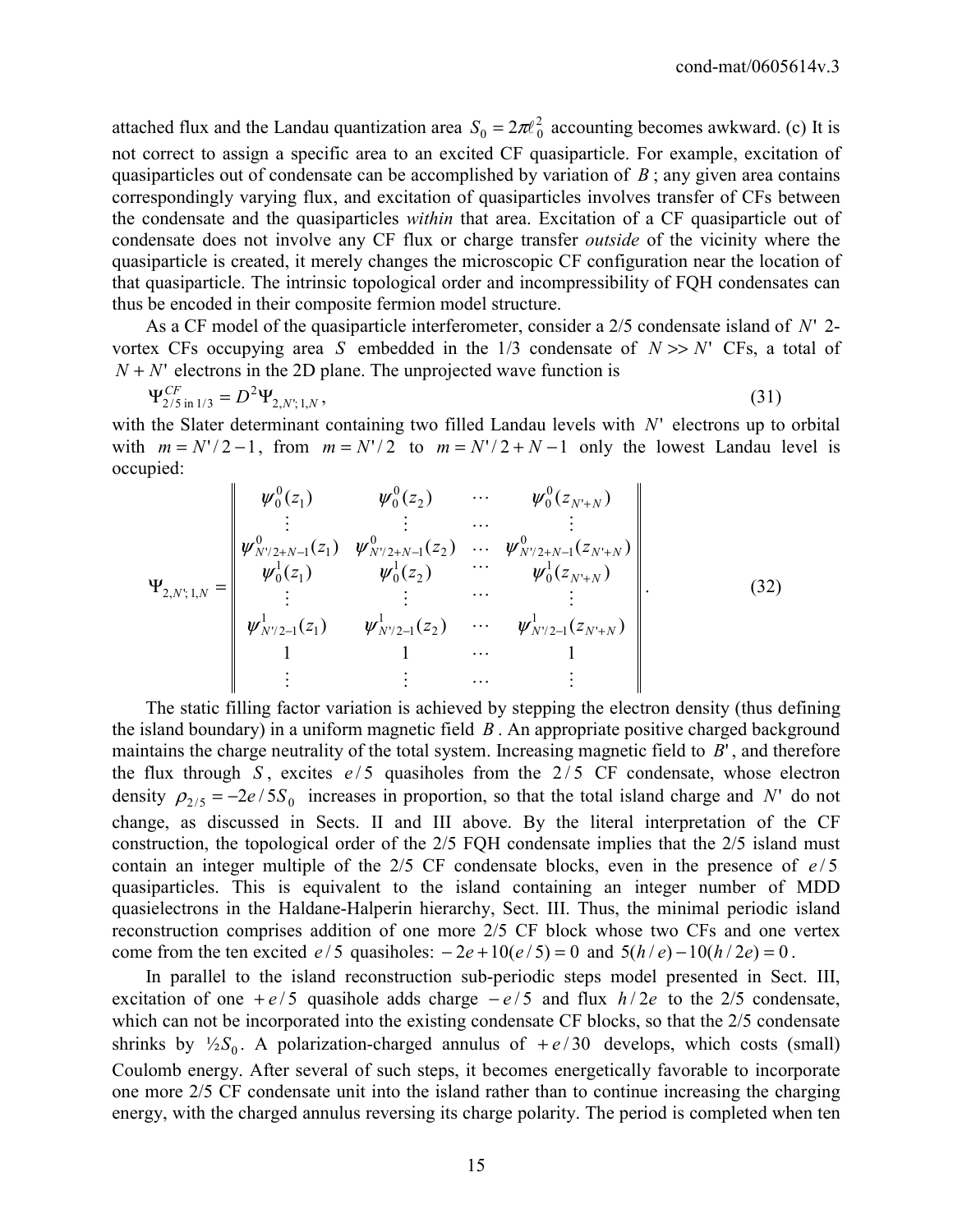+ *e* / 5 quasiholes add charge − 2*e* and flux 5*h* / *e* to the 2/5 condensate, which are used to build the new 2/5 CF block. Upon this period, the 2/5 condensate reverts to its original equilibrium area and no net-charged annulus exists.

As shown in Fig. 2(b), an  $-e/3$  quasielectron block of the 1/3 FQH fluid has the same CF content as a block of the  $f = 2/5$  condensate. Thus, quantization of the  $-e/3$  quasielectron path encircling an incompressible 2/5 condensate can be stated in the CF language as the requirement for the encircling paths to contain an integer multiple of the 2/5 CF condensate blocks. The superperiod still comes from addition of one more island-encircling  $-e/3$ quasielectron state. In contrast to the Haldane-Halperin hierarchy construction, in the CF model it is not evident that the additional  $-e/3$  quasielectron state,  $M \rightarrow M + \Delta_M$ , is implied by the additional 2/5 CF condensate block without postulating the minimal 2/5 condensate two-CF building block, as shown in Fig. 2(a).

## **VII. UN-PHYSICAL EXAMPLES**

 Without the constraint of the fundamental FQH physics, one can imagine numerous quasiparticle, CF, or "flux quanta" transfer processes. As an example, consider addition of flux  $h/2e$  to the island. Using the Laughlin's gedanken experiment as analogy, this shrinks the island condensate by  $\frac{1}{2}S_0$ . Assuming the island condensate can have arbitrary area, exciting one *e* / 5 quasihole out of the condensate restores the island to the original area, the island remains neutral. Note that no  $e/3$  quasiparticles are involved. Thus, neglecting the symmetry properties of the FQH condensates, the predicted island reconstruction periodicity is one island quasiparticle, same as in quantum antidots.<sup>5,20,23</sup> The island FQH condensate, however, can not have an arbitrary area, as shown in Sect. III.

Increasing magnetic field to  $B' = B + h/eS$ , the number of new  $S'_0$  fitting into the unchanged island *S* ("number of flux quanta") increases by one. Using the CF quasiparticle building blocks in Fig. 2(c), this breaks up one five- $S'_0$  condensate blocks into two three- $S'_0$ ,  $e/5$  quasihole blocks. Thus, the island area *S* is unchanged,  $5+1=2\times3$ . This may seem to imply an  $h/e$  island reconstruction period. However, as discussed above, such small CF building blocks shown in Fig. 2 do not capture the essential FQH physics. The quasiparticles are collective excitations and can not be represented by a single-CF or vortex transfer process. In order to capture the essential FQH physics, quasiparticle-containing FQH fluid must still be considered as comprised of an *incompressible* CF condensate plus its charged collective excitations, the quasiparticles. In an island geometry, the total island FQH fluid contains an integer multiple of CF condensate blocks. The individual CFs for quasielectrons (or their absence for quasiholes) are thus "shared" between all the condensate blocks of the fluid, contributing equally to their charge and flux (area).

 Also, consider transfer of one CF from the interior of the 2/5 island to the outside boundary (Ohmic contacts), that is, excitation of one  $e/5$  island quasihole as in Fig. 2(b); the resulting one-CF block is incorporated into the 1/3 condensate. If magnetic field were kept fixed, the island filling is still exactly 2/5, the island charges by  $-e$  and shrinks by  $5S_0$  to  $S' = S - 5S_0$ , where  $S_0 = h / eB$ , so that the island electronic charge density is now greater than the neutralizing background's. Also, the 2/5 island is now surrounded by an annulus of net positive charge comprised of 1/3 condensate in the higher-density positive neutralizing background. Therefore, such a process cannot lead to a periodic behavior because it leads to systematic charging of the island and thus huge Coulomb energy after  $\sim$ 10 such events.<sup>8,9</sup>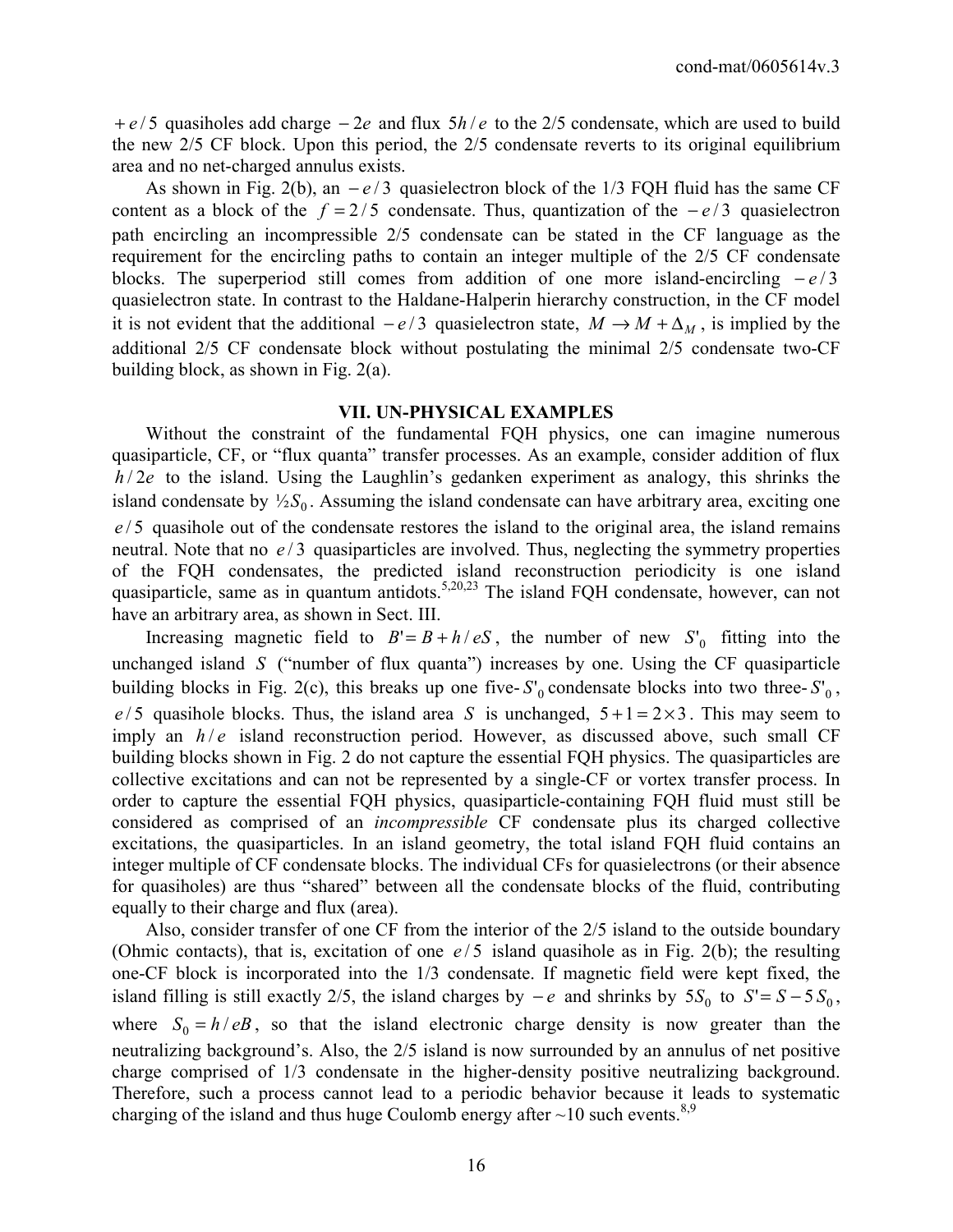As another CF-counting example, consider subtraction of a CF from the 2/5 condensate (creation of an  $e/5$  quasihole as in Fig. 2(b), block area  $3S_0$ ), and its addition to the  $1/3$ condensate (creation of an  $-e/3$  quasielectron, block area  $5S_0$ ). Creation of five  $e/5$ quasiholes in the  $2/5$  condensate, total charge deficiency  $e$ , shrinks the embedding  $2/5$ condensate area by  $10S_0$ . This process can not be represented as an equivalent excitation of three − *e* / 3 quasielectrons from the 1/3 condensate, total excess charge − *e* , which expands the embedding 1/3 condensate area by  $6S_0$ . A charge transfer process, annihilation of the five  $e/5$ quasiholes with the three  $-e/3$  quasielectrons, shrinks the 2/5 island (and extends the 1/3 condensate) by  $4S_0$ . Such a process is a gedanken shrinkage of the island area while maintaining fillings fixed everywhere, thus it corresponds to neither changing uniform magnetic field nor to any physical gate action. In addition, a net charged disc-annulus dipole is created leading to macroscopic Coulomb energy, as above. From these examples we see that, in general, either the charge is not conserved, or the areas (in units of  $S_0$ , that is flux) do not match. In any case, such CF-counting exercises fail to incorporate essential quantum Hall physics.

#### **VIII. CONCLUSIONS**

 To conclude, two points are in order. (A) We note that a consistent theory of the fractionally charged elementary excitations of a FQH fluid (Laughlin quasiparticles) must incorporate their anyonic statistics. This is evident even in the quantum antidot geometry, where a straightforward description of the  $M \to M + \Delta_M$  sequential transitions is possible only explicitly including the anyonic statistical contribution,<sup>20</sup> whereas an integer quasiparticle statistics requires a *different* singular gauge for each *M*. Periods  $\Delta_{\Phi} = h/e$  and  $\Delta_{\phi} = e/3$ , the same as in quantum antidots, have also been observed in a Laughlin quasiparticle interferometer containing 1/3 fluid only.<sup>34</sup> It is not possible to "gauge away" the anyonic term in Eq. (24), describing the superperiodic oscillations observed in the  $2/5$  in  $1/3$  quasiparticle interferometer,  $8.9$  because the interior of the interference path contains 2D electrons everywhere.

 (B) While it is possible to construct a phenomenological composite fermion model of FQH condensates without explicit reference to statistics of quasiparticles, proper composite fermion representation of Laughlin quasiparticles is fully equivalent to that in the Haldane-Halperin hierarchical construction. Accordingly, composite fermion illustration of Laughlin quasiparticles does require quasiparticle anyonic statistics in order to be self-consistent and to agree with the experiment. For example, without regard to the constraints imposed by the topological order and incompressibility of the condensates, there is no reason why the experimental period would not correspond to excitation of a single  $e/5$  quasiparticle out of the  $2/5$  condensate. Even if the island were charged and the Coulomb blockade were present, it still would be possible to charge the island in increments of  $e = 5(e/5) = 3(e/3)$ , contrary to the experiment. The underlying topological order of the FQH condensates is thus demonstrated through the observable anyonic statistics of their elementary charged excitations.

#### **Acknowledgements**

 Stimulating discussions with B. I. Halperin and D. V. Averin are gratefully acknowledged. This work was supported in part by the National Science Foundation and by the US Army Research Office.